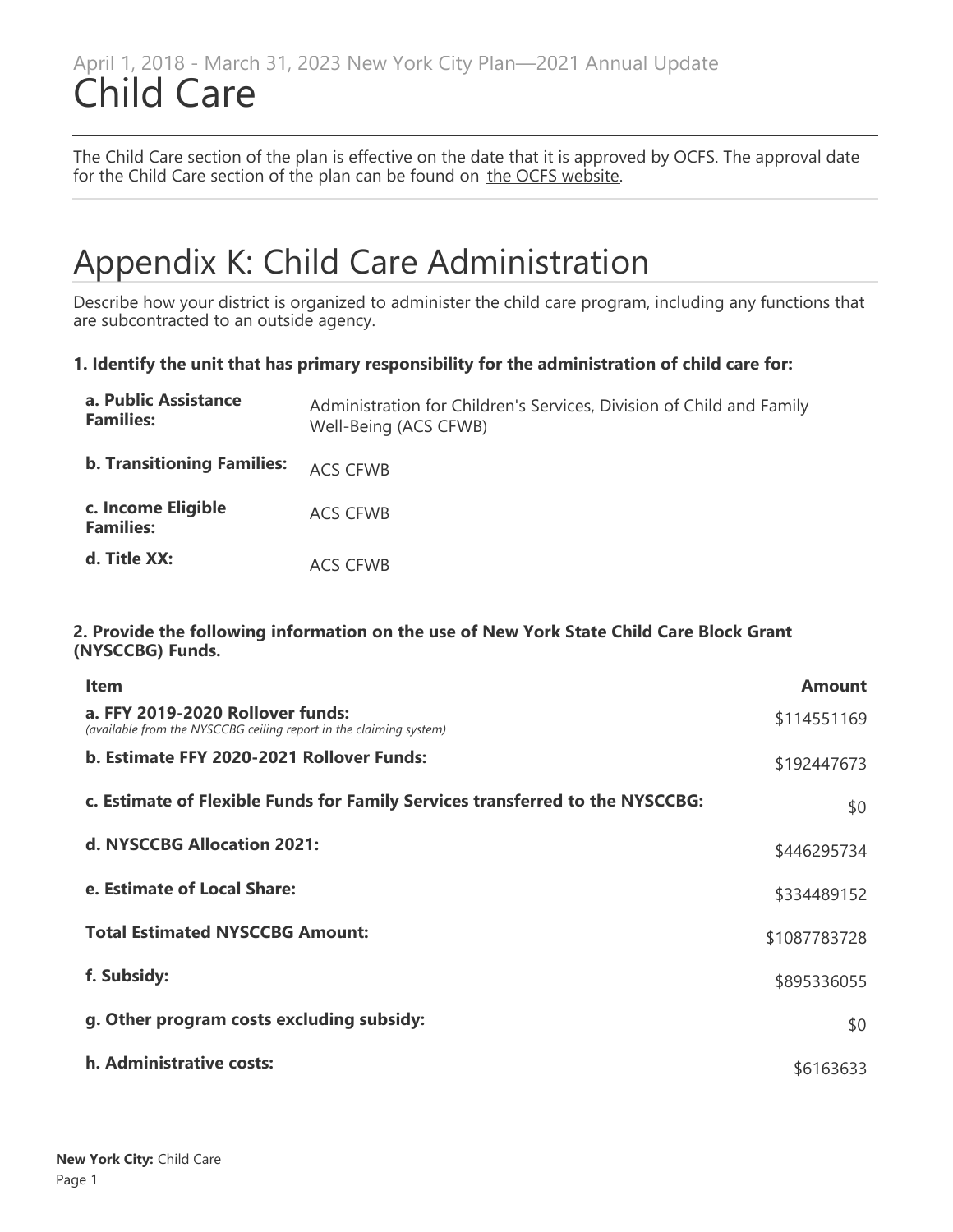#### **3. Does your district have a contract or formal agreement with another organization to perform any of the following functions using the NYSCCBG?**

| <b>Function</b>                                                                                                                                                                | <b>Organization</b> | <b>Amount of</b><br><b>Contract</b> |
|--------------------------------------------------------------------------------------------------------------------------------------------------------------------------------|---------------------|-------------------------------------|
| a. Subsidy eligibility screening                                                                                                                                               | NYC DOE             | 125000000                           |
| b. Determining if legally-exempt providers meet<br><b>OCFS-approved additional local standards</b><br>(must be noted in Appendix Q with the corresponding additional standard) |                     |                                     |
| c. Assistance in locating care                                                                                                                                                 |                     |                                     |
| d. Child care information systems                                                                                                                                              |                     |                                     |
| e. Payment processing                                                                                                                                                          | <b>YMS</b>          | 1839908                             |
| f. Other<br>Please specify function:                                                                                                                                           | <b>CUNY PDI</b>     | 1000000                             |
| see uploaded Attachment A and Attachment B                                                                                                                                     |                     |                                     |

## Appendix L: Other Eligible Families if Funds are Available

Listed below are the optional categories of eligible families that your district can include as part of its County Plan. Select any categories your district wants to serve using the NYSCCBG funds and describe any limitations associated with the category.

| <b>Optional Categories</b>                                                                                                                                                     | <b>Option</b>            | <b>Limitations</b> |
|--------------------------------------------------------------------------------------------------------------------------------------------------------------------------------|--------------------------|--------------------|
| 1. Public Assistance (PA) families participating in an approved<br>activity in addition to their required work activity.                                                       | ◯ Yes<br>No              |                    |
| 2. PA families or families with incomes up to 200% of the State Income Standard when child care<br>services are needed for the child to be protected because the caretaker is: |                          |                    |
| a) participating in an approved substance abuse treatment<br>program                                                                                                           | Yes<br>No                |                    |
| b) homeless                                                                                                                                                                    | $\mathbf O$<br>Yes<br>No |                    |
| c) a victim of domestic violence and participating in an<br>approved activity                                                                                                  | ● Yes<br>No              |                    |
| d) in an emergency situation of short duration                                                                                                                                 | Yes<br>$\odot$ No        |                    |
| 3. Families with an open child protective services case when<br>child care is needed to protect the child.                                                                     | Yes<br>$\odot$ No        |                    |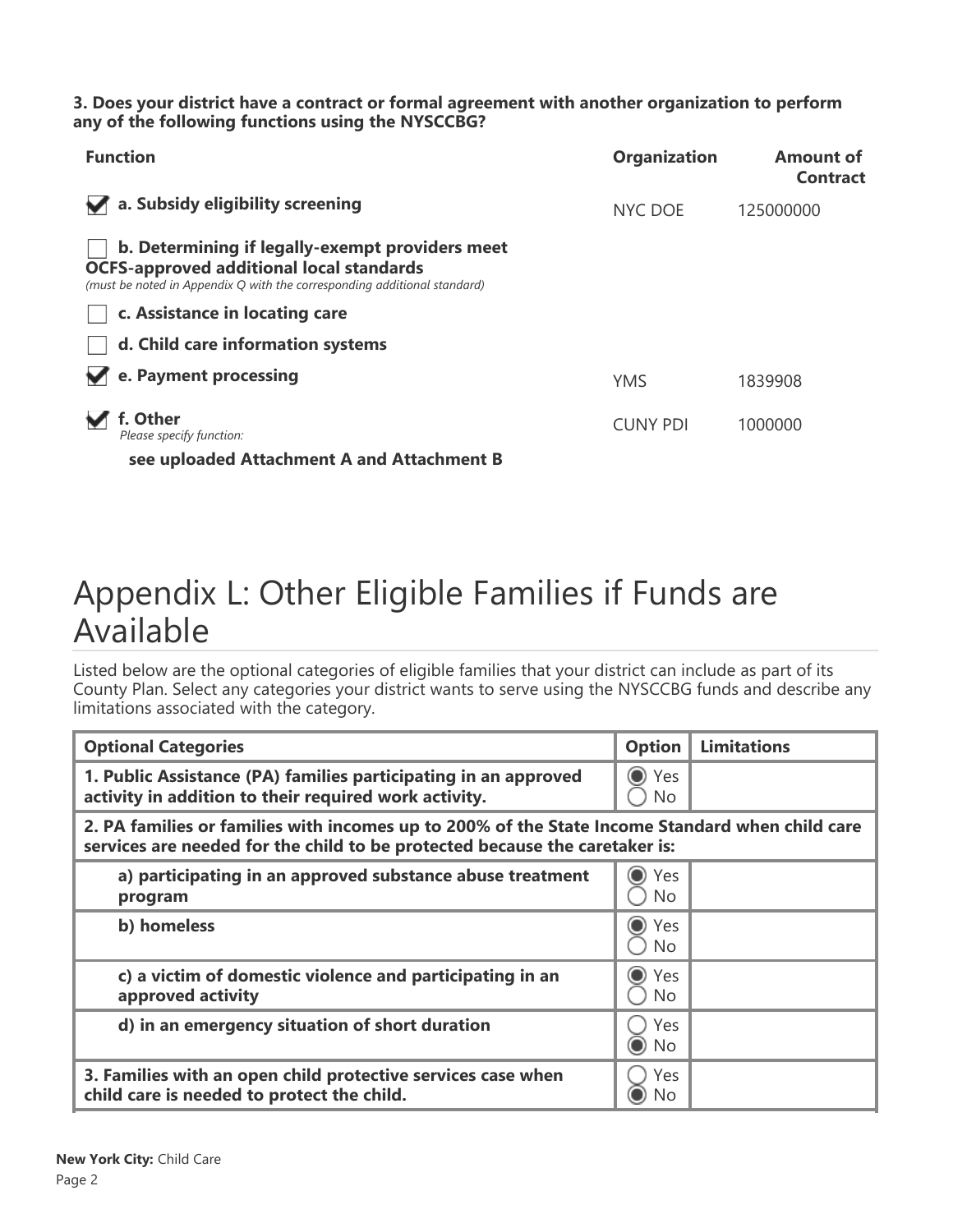**4. Families with incomes up to 200% of the State Income Standard when child care services are needed for the child to be protected because the child's caretaker:**

| a) is physically or mentally incapacitated                                                                                                                                                                                                                                                                                                                               | Yes<br><b>No</b>        |                                        |
|--------------------------------------------------------------------------------------------------------------------------------------------------------------------------------------------------------------------------------------------------------------------------------------------------------------------------------------------------------------------------|-------------------------|----------------------------------------|
| b) has family duties away from home                                                                                                                                                                                                                                                                                                                                      | Yes<br><b>No</b>        |                                        |
| 5. Families with incomes up to 200% of the State Income<br>Standard when child care services are needed for the child's<br>caretaker to actively seek employment for a period up to six<br>months. Child care services will be available only for the portion<br>of the day the family can document is directly related to the<br>caretaker engaging in such activities. | ◯ Yes<br><b>No</b>      |                                        |
| 6. PA families where a sanctioned parent or caretaker relative is<br>participating in unsubsidized employment, earning wages at a<br>level equal to or greater than the minimum amount under law.                                                                                                                                                                        | ◯ Yes<br><b>No</b>      | Limited to homeless<br>families on PA. |
| 7. Families with incomes up to 200% of the State Income Standard when child care services are<br>needed for the child's caretaker to participate in:                                                                                                                                                                                                                     |                         |                                        |
| a) a public or private educational facility providing a<br>standard high school curriculum offered by or approved by<br>the local school district                                                                                                                                                                                                                        | ◯ Yes<br><b>No</b>      |                                        |
| b) an education program that prepares an individual to<br>obtain a NYS High School equivalency diploma                                                                                                                                                                                                                                                                   | ◯ Yes<br><b>No</b>      |                                        |
| c) a program providing basic remedial education in the<br>areas of reading, writing, mathematics, and oral<br>communications for individuals functioning below the ninth<br>month of the eighth-grade level                                                                                                                                                              | ◯ Yes<br><b>No</b>      |                                        |
| d) a program providing literacy training designed to help<br>individuals improve their ability to read and write                                                                                                                                                                                                                                                         | ◯ Yes<br><b>No</b>      |                                        |
| e) an English as a second language (ESL) instructional<br>program designed to develop skills in listening, speaking,<br>reading, and writing the English language for individuals<br>whose primary language is other than English                                                                                                                                        | O Yes<br><b>No</b>      |                                        |
| f) a two-year full-time degree granting program at a<br>community college, a two-year college, or an<br>undergraduate college with a specific vocational goal<br>leading to an associate's degree or certificate of completion                                                                                                                                           | $\bigcirc$<br>Yes<br>No |                                        |
| g) a training program, which has a specific occupational<br>goal and is conducted by an institution other than a college<br>or university that is licensed or approved by the State<br><b>Education Department</b>                                                                                                                                                       | ◯ Yes<br><b>No</b>      |                                        |
| h) a prevocational skill training program such as a basic<br>education and literacy training program                                                                                                                                                                                                                                                                     | ● Yes<br><b>No</b>      |                                        |
| i) a demonstration project designed for vocational training<br>or other project approved by the Department of Labor                                                                                                                                                                                                                                                      | O Yes<br><b>No</b>      |                                        |
| <b>Note:</b> The caretaker must complete the selected programs listed<br>within 30 consecutive calendar months. The caretaker cannot<br>enroll in more than one program.<br>New York City: Child Care                                                                                                                                                                    |                         |                                        |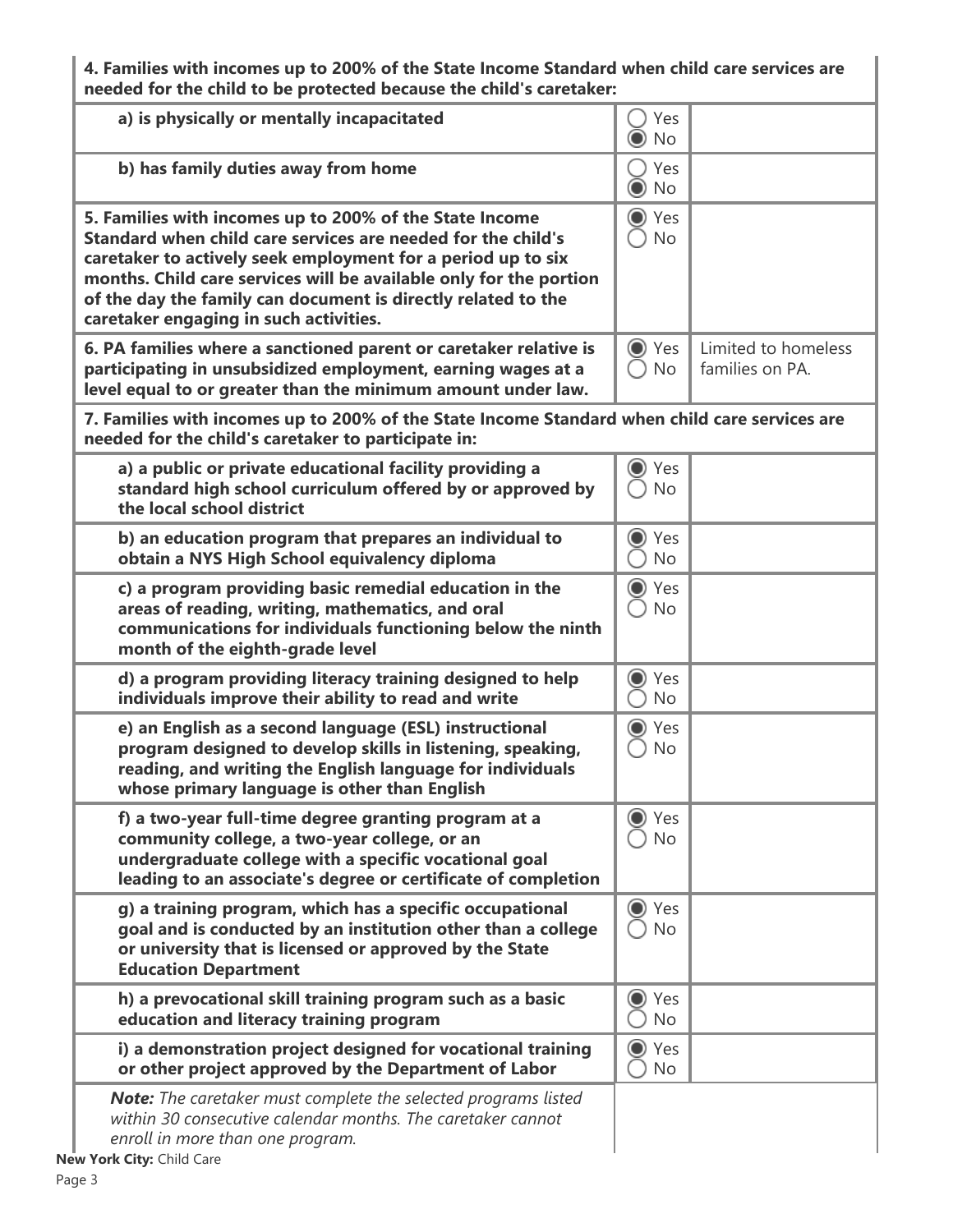| 8. PA recipients or low-income families with incomes up to<br>200% of the State Income Standard who are satisfactorily<br>participating in a two-year program other than one with a<br>specific vocational sequence (leading to an associate's degree or<br>certificate of completion and that is reasonably expected to lead<br>to an improvement in the caretaker's earning capacity) if the<br>caretaker is also working at least 171/2 hours per week and<br>earning wages at a level equal to or greater than the minimum<br>amount required under Federal and State Labor Law. The<br>caretaker must demonstrate his or her ability to successfully<br>complete the course of study.                                              | Yes<br><b>No</b>               |                                                                                                                                                                                                   |
|-----------------------------------------------------------------------------------------------------------------------------------------------------------------------------------------------------------------------------------------------------------------------------------------------------------------------------------------------------------------------------------------------------------------------------------------------------------------------------------------------------------------------------------------------------------------------------------------------------------------------------------------------------------------------------------------------------------------------------------------|--------------------------------|---------------------------------------------------------------------------------------------------------------------------------------------------------------------------------------------------|
| 9. PA recipients or low-income families with incomes up to<br>200% of the State Income Standard who are satisfactorily<br>participating in a two-year college or university program (other<br>than one with a specific vocational sequence) leading to an<br>associate's degree or a certificate of completion that is<br>reasonably expected to lead to an improvement in the<br>caretaker's earning capacity if the caretaker is also working at<br>least 17 <sup>1</sup> / <sub>2</sub> hours per week and earning wages at a level equal to<br>or greater than the minimum amount required under Federal<br>and State Labor Law. The caretaker must demonstrate his or her<br>ability to successfully complete the course of study. | Yes<br>O<br><b>No</b>          |                                                                                                                                                                                                   |
| 10. PA recipients or low-income families with incomes up to<br>200% of the State Income Standard who are satisfactorily<br>participating in a four-year college or university program<br>leading to a bachelor's degree and that is reasonably expected<br>to lead to an improvement in the caretaker's earning capacity if<br>the caretaker is also working at least 171/2 hours per week and<br>earning wages at a level equal to or greater than the minimum<br>amount required under Federal and State Labor Law. The<br>caretaker must demonstrate his or her ability to successfully<br>complete the course of study.                                                                                                             | $\bigcirc$<br>Yes<br><b>No</b> | Limited to families<br>with income up to<br>200% of SIS. Families<br>on cash assistance<br>are not eligible for<br>this eligibility<br>category regardless<br>of their cash<br>assistance status. |
| 11. Families with incomes up to the 200% of the State Income<br>Standard when child care services are needed for the child's<br>caretaker to participate in a program to train workers in an<br>employment field that currently is or is likely to be in demand in<br>the future, if the caretaker documents that he or she is a<br>dislocated worker and is currently registered in such a program,<br>provided that child care services are only used for the portion of<br>the day the caretaker is able to document is directly related to<br>the caretaker engaging in such a program.                                                                                                                                             | Yes<br>$\odot$<br>No           |                                                                                                                                                                                                   |

Appendix M #1: Reasonable Distance, Recertification Period, Family Share, Very Low Income, Federal and Local Priorities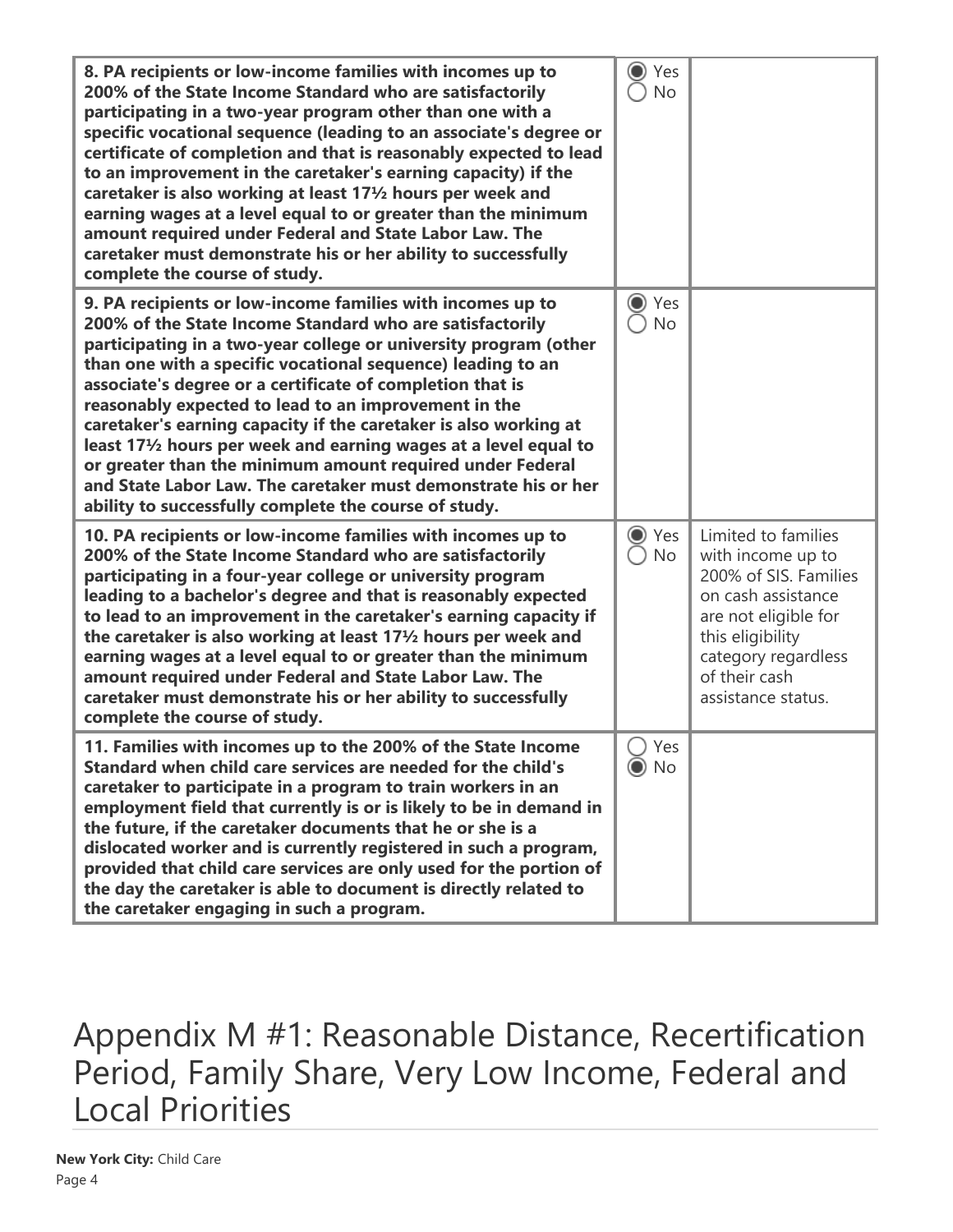### **I. Reasonable Distance for Public Assistance Recipients to Travel to Child Care and Work**

Define "reasonable distance" based on community standards for determining accessible child care.

1. The following defines "reasonable distance":

No more than one hour and fifteen minutes travel time, by public transportation or private car, between the caretaker's home and the child care provider.

2. Describe any steps/consultations made to arrive at your definition:

Consultation with parents living throughout the city to determine maximum travel time from home to the work activity site, including time to stop at a child care provider.

#### **II. Recertification Period**

The district's recertification period for low income child care cases is every:

 $\bigcirc$  Six months

**O** Twelve months

#### **III. Family Share**

"Family Share" is the weekly amount paid towards the costs of the child care services by the child's parent or caretaker. Your district must select a family share percentage from 10% to 35% to use in calculating the amount of family share. The weekly family share of child care costs is calculated by applying the family share percentage against the amount of the family's annual gross income that is in excess of the State Income Standard divided by 52.

*Note: The family share percentage selected here must match the percentage entered in the Program Matrix in the Welfare Management System (WMS) and the Child Care Time and Attendance (CCTA) system.*

Family Share Percentage selected by the district:

10%

Additional Description of this Family Share Percentage:

Effective June 1, 2020, New York City will not use the State prescribed methodology of applying a formula to gross family income above the State Income Standard (SIS). Instead a fee schedule will be utilized. Within a given fee band in the fee schedule, and depending on family income, the family share percentage will be 10% of remaining gross family income after subtracting the applicable SIS level. Family shares or fees will be capped at 17% of annual gross family income. A minimum weekly family share of \$1 per week for full-time care (effective October 1, 2021) or \$1 for part-time care will be charged to families. If \$1 per week exceeds 10% of remaining income after subtracting SIS from the highest income level listed in a given fee band, a \$1 per week minimum family share/fee for full-time care or part-time care will apply to that entire fee band. Households in receipt of Child Care in Lieu of Cash Assistance (CILOCA) are required to pay \$1 per week for their family share.

*Note: The family share percentage selected here must match the percentage entered in the Program Matrix in the Welfare Management System (WMS).*

#### **IV. Very Low Income**

Define "very low income" as it is used in determining priorities for child care benefits.

"Very Low Income" is defined as **200%** of the State Income Standard.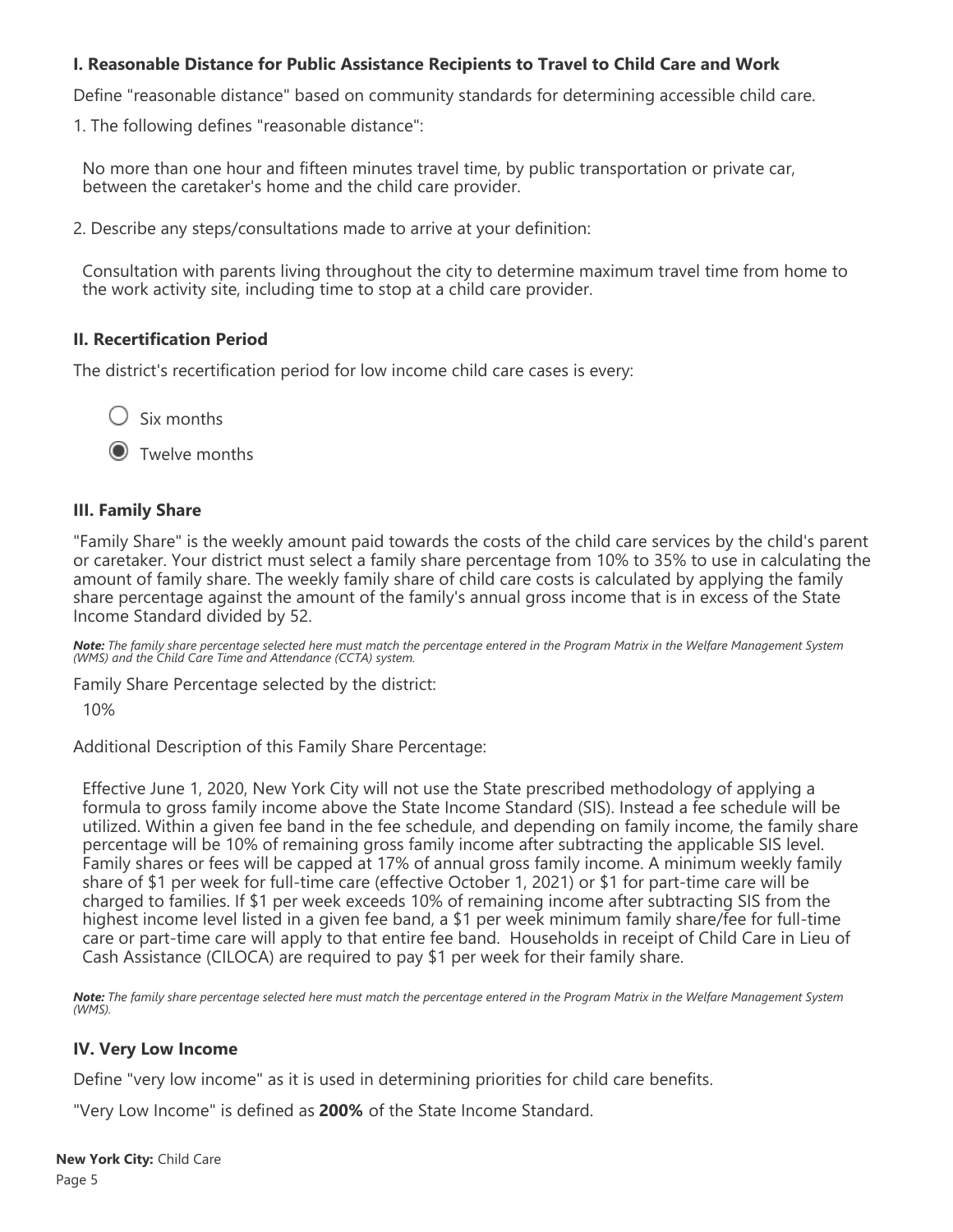#### **V. Federal and Local Priorities**

1. The district must rank the federally mandated priorities. Cases that are ranked 1 have the highest priority for receiving child care assistance. These rankings apply to case closings and case openings.

a. Very low income as defined in Section IV:

| Rank 1 |
|--------|
| Rank 2 |
| Rank 3 |

b. Families with incomes up to 200% of the State Income Standard that have a child with special needs and a need for child care:

| Rank 1 |
|--------|
| Rank 2 |
| Rank 3 |

c. Families with incomes up to 200% of the State Income Standard that are experiencing homelessness:

| Rank 1 |
|--------|
| Rank 2 |
| Rank 3 |

2. Does the district have local priorities?



 $\bigcirc$  No

If yes, list them below and rank beginning with Rank 4.

4) Very low income and Post Transitional Child Care; very low income and following closure of preventive or protective services case; very low income and adoption/kinship guardianship for family that previously had child care assistance under Title IV-E as a working foster parent; very low income and familiy is reunifying including a familyon trial discharge; very low income and eligible to participate in ACS priority vouchers.

5) Very low income and victim of domestic violence

6) Very low income and employment or education/vocation activities.

7) Very low income and participating in a four year college program and working 17 ½ hours per week.

8) Very low income and actively seeking employment for six months.

9) Very low income and participating in an approved substance abuse treatment program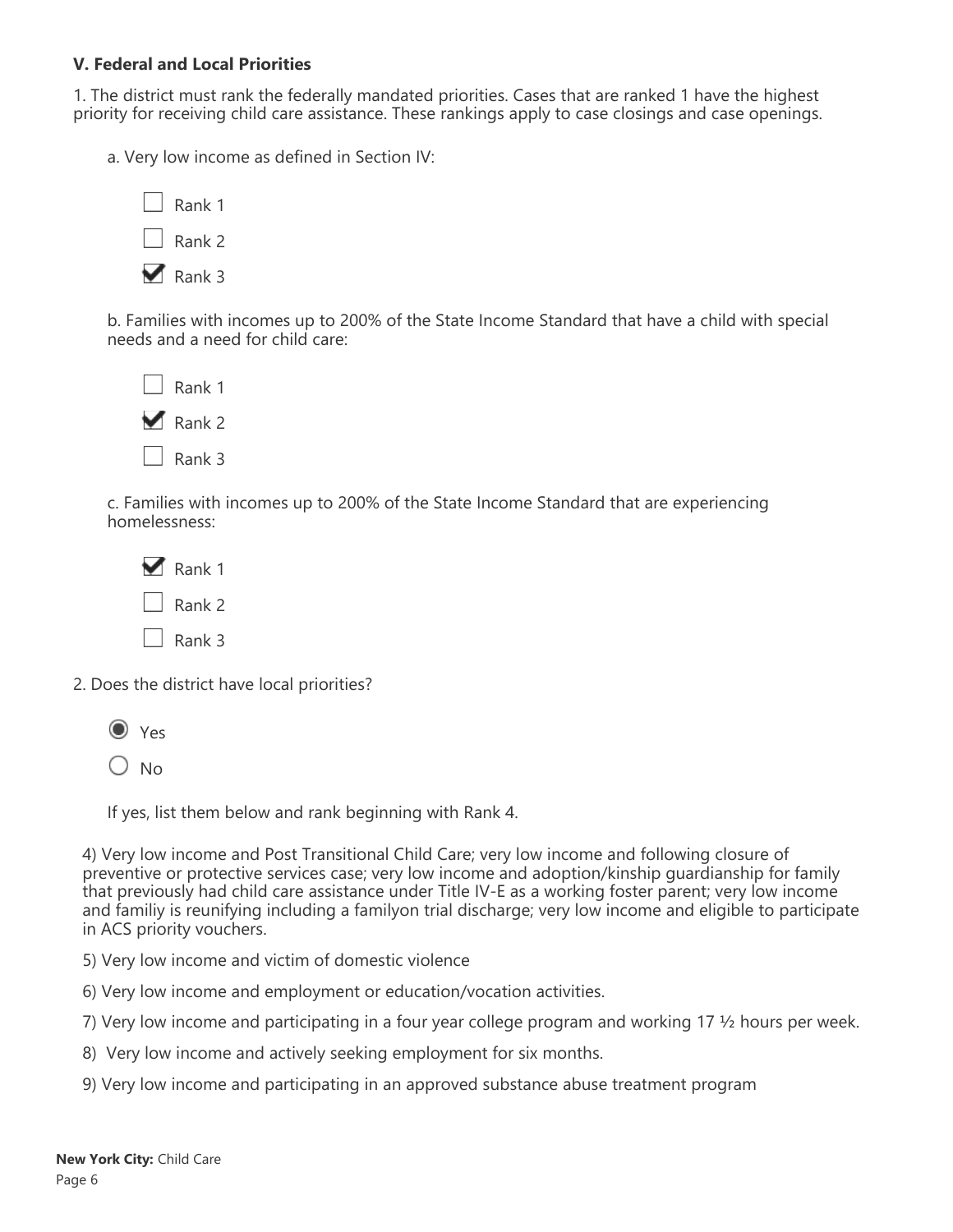# Appendix M #2: Case Openings, Case Closings, and Waiting List

### **I. Case Openings When Funds Are Limited**

If a social services district does not have sufficient funds to provide child care services to all families who are applying, the district may decide to open certain categories of families as funds become available. The district must open federal priorities first. If the district identified local priorities, they must be opened next. **After the federal and local priorities,** identify the basis upon which the district will open cases if funds become available. Select one of the options listed below and describe the process for opening.

- 1. Open cases based on **FIRST COME, FIRST SERVED**.
- 2. Open cases based on **INCOME**.
- 3. Open cases based on **CATEGORY OF FAMILY**.
- 4. Open cases based on **INCOME** *AND* **CATEGORY OF FAMILY**.
- 5. Open cases based on **OTHER CRITERIA**.

#### **II. Case Closings When Sufficient Funds Are Not Available**

If a social services district does not have sufficient funds to continue to provide child care assistance to all families in its current caseload, the district may decide to discontinue child care assistance to certain categories of families. The district must close federal priorities last. If the district identified local priorities, they must be closed next to last. **After the federal and local priorities,** describe the basis upon which the district will close cases if sufficient funds are not available.

**If no priorities are established beyond the federally mandated priorities** and all funds are committed, case closings for families that are not eligible under a child care guarantee and are not under a federally mandated priority must be based on the length of time they have received services (must choose #1 below).

Select one of the options listed below and describe the process for closing.

- 1. Close cases based on **AMOUNT OF TIME** receiving child care services.
- 2. Close cases based on **INCOME**.
- 3. Close cases based on **CATEGORY OF FAMILY**.
- 4. Close cases based on **INCOME** *AND* **CATEGORY OF FAMILY**.
- 5. Close cases based on **OTHER CRITERIA**.

Describe the criteria the district will use to select cases to be closed:

Taking into account our district's federal priorities, cases tat have received a child care subsidy the longes will be closed first. The last cases to be closed are families eligible for a child care subsidy that have a child with special needs.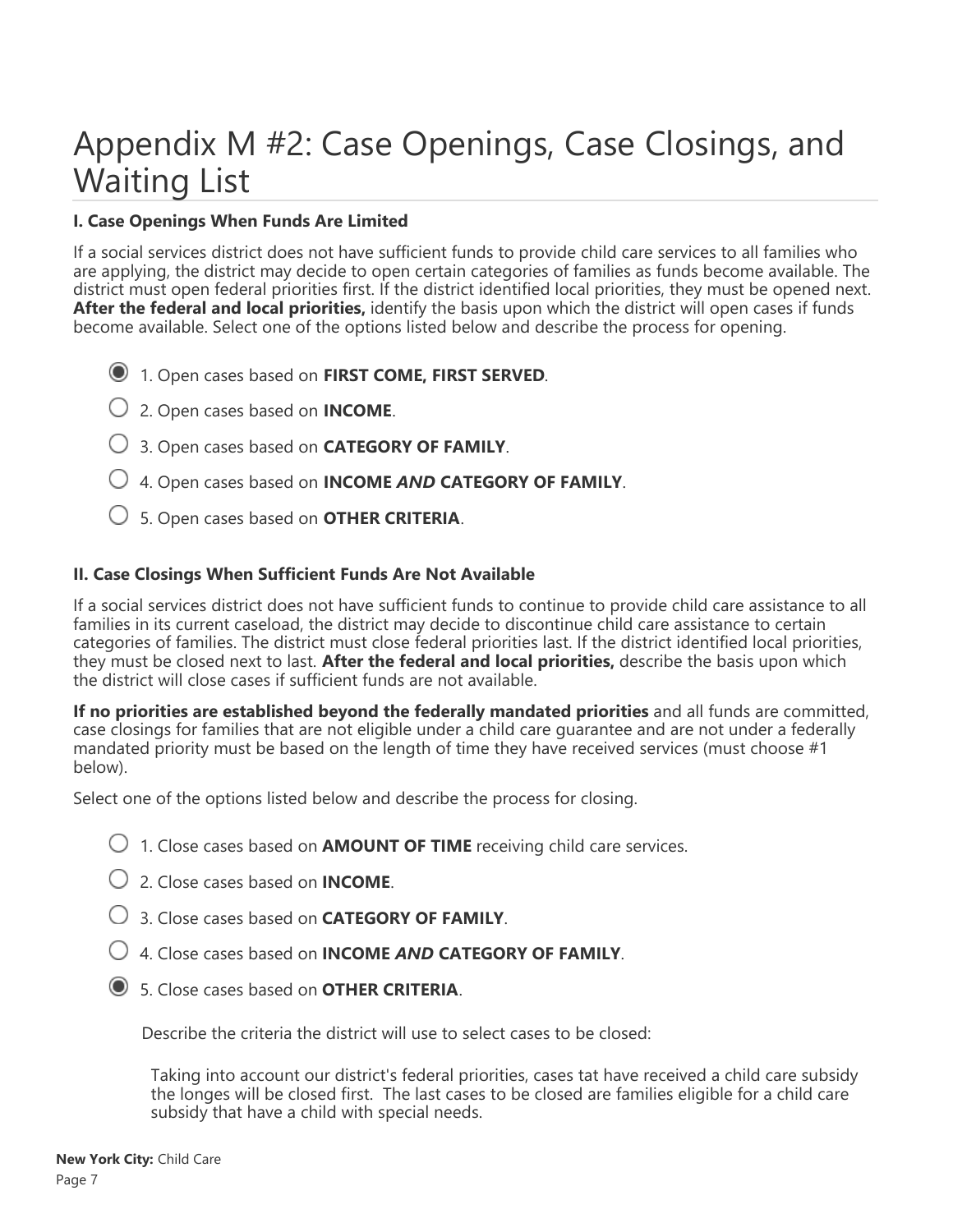Cases will be closed in the following order:

- 1. Very low income and participating in an approved substance abuse treatment program
- 2. Very low income and actively seeking employment for 6 months
- 3. Very low income and attending four year college and working 17 1/2 hours per week
- 4. Very low income and Employment or Educational/Vocational activities
- 5. Very low income and DV or Homelessness
- 6. Very low income
- 7. Families that have a child with special needs

## **III. Waiting List**

The district will establish a waiting list when there are not sufficient funds to open all eligible cases.

 $O$  No

 $\odot$  Yes

# Appendix M #3: Fraud and Abuse Control Activities and Inspections

## **I. Fraud and Abuse Control Activities**

1. Describe below the criteria the district will use to determine which child care subsidy applications suggest a higher than acceptable risk for fraudulent or erroneous child care subsidy payments in addition to procedures for referring such applications to the district's front-end detection system.

The following are the indicators used:

- (a) Working off the books (currently or previously)
- (b) Self-employed and without business records to support financial assertions.
- (c) P.O. Box used as a mailing address without cause (i.e., high crime area)
- (d) Client unsure of own address
- (e) An individual has no identification to verify his/her identity or the identification is suspect

(f) Prior history of denial, case closing or overpayments resulting form an investigation or prior fraud history

- (g) Application inconsistent with prior case history or with information provided on application
- (h) Child(ren) in the household under the age of six with no birth certificate
- (i) Child care provider lives in same household as the child
- (j) Missing or inconsistent absent parent information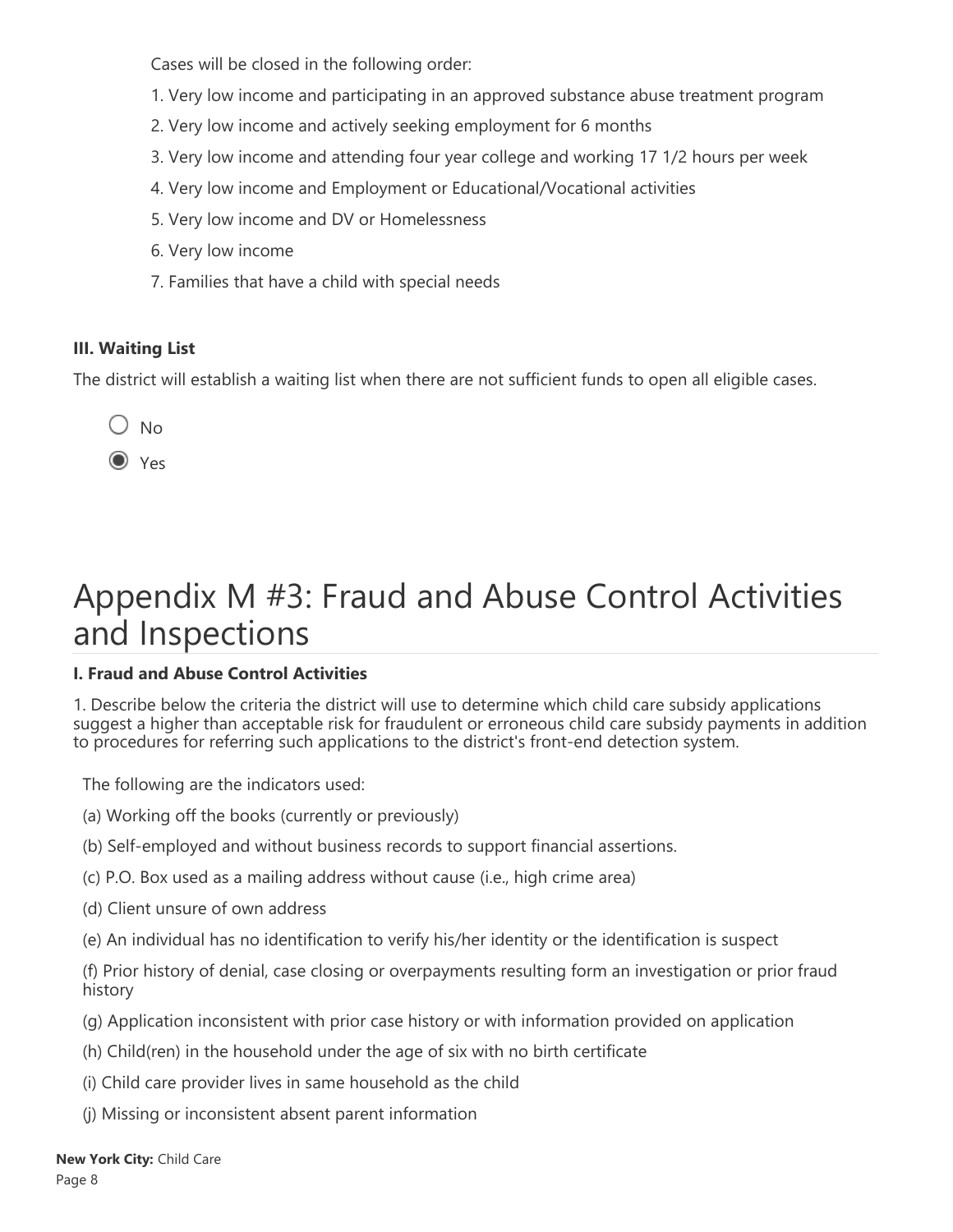(k) Income reported as expired minimum wage

(l) Change in family composition other than birth/adoption of a child, death or divorce

(m) Applicant cannot provide pay stubs for an occupation tht traditionally provides pay stubs

(n) A referral to employer for employee income information that appears to be amended or tampered with

(o) Applicant works more than five days per week.

*same residence as the provider as indicators in drawing the sample.*

2. Describe the sampling methodology used to determine which cases will require verification of an applicant's or recipient's continued need for child care, including, as applicable, verification of participation in employment, education, or other required activities. *The district cannot use criteria such as the age of provider, the gender of provider, a post office box address, or evidence that the child lives in the*

The district will seek verification of a minimum for 25% of all new applicants. The district will seek verification of additional cases as circumstances warrant, including, but not limited to, 100% of clients applying for or recertifying for Child Care in Lieu of Cash Assistance (CILOCA), as long as they are otherwise eligible.

3. Describe the sampling methodology used to determine which providers of subsidized child care services will be reviewed for the purpose of comparing the child care provider's attendance forms for children receiving subsidized child care services with any Child and Adult Care Food Program inspection forms to verify that child care was actually provided on the days listed on the attendance forms.

A random sample of 40 providers will be chosen from the informal providers with a subsidized child who are participating in CACFP. The attendance forms for subsidized children from 10 providers per quarter will be compared to the CACFP inspection forms for those same providers.

### **II. Inspections of Child Care Provider Records and Premises**

The district may choose to make announced or unannounced inspections of the records and premises of any provider/program that provides child care for subsidized children to determine if the child care provider is in compliance with applicable laws and regulations and any additional requirements imposed on such a provider by the social services district per 18 NYCRR §415.4(h)(3).

The district has the right to make inspections *prior to subsidized children receiving care* of any child care provider, including care in a home, to determine whether the child care provider is in compliance with applicable laws and regulations and any additional requirements imposed on such a provider by the district.

The district must report violations of regulations as follows:

- 1. Violations by a licensed or registered child care provider must be reported to the applicable Office of Children and Families (OCFS) Regional Office.
- 2. Violations by an enrolled or enrolling legally-exempt child care provider must be reported to the applicable Enrollment Agency.

### **Does the district choose to make inspections of such child care providers/programs?**

 $\bigcirc$  No.

Yes. Provide the details of your inspections plan below.

### **Check the organization that will be responsible for conducting inspections:**

Local social services staff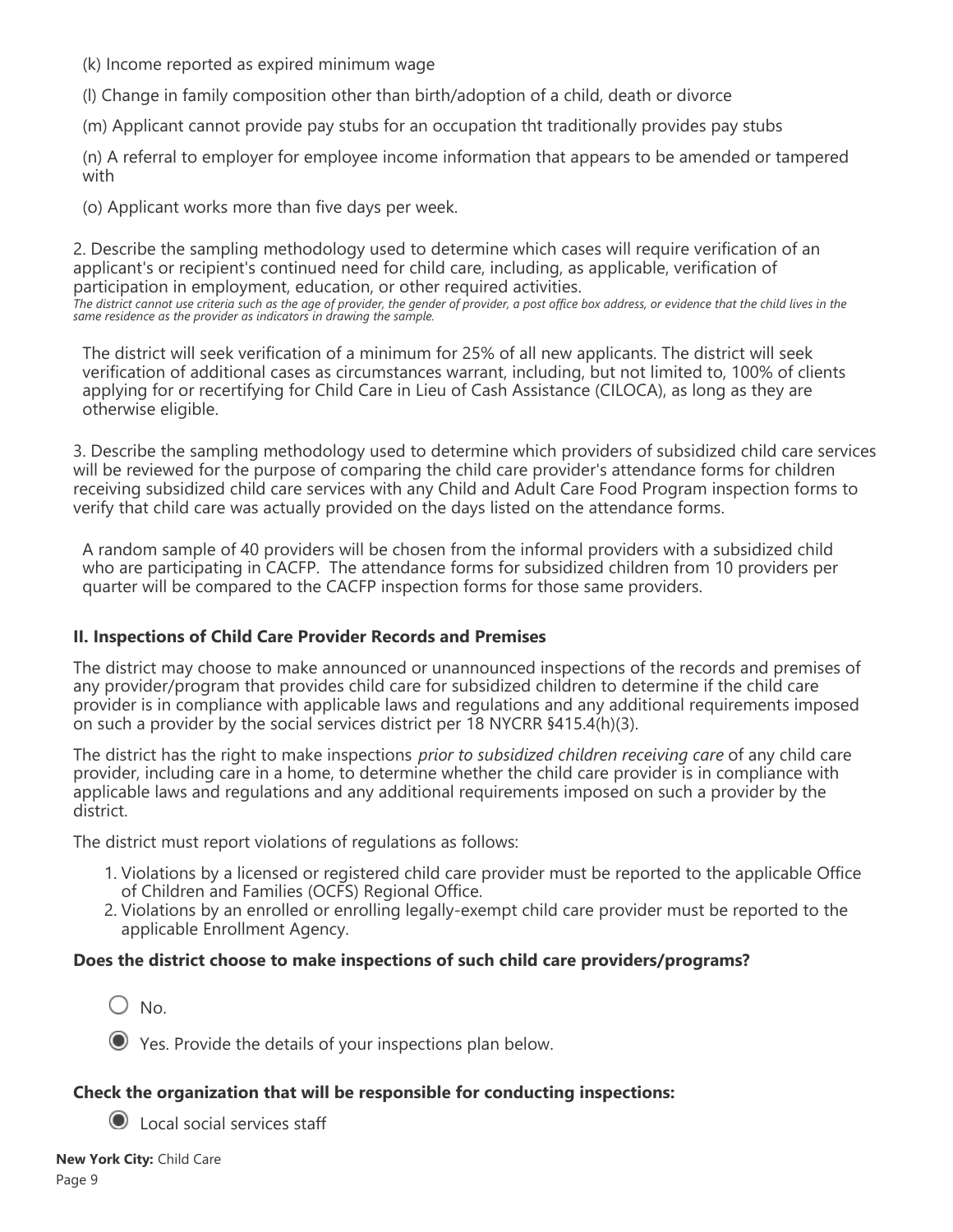*Provide the name of the unit and contact person:*

Policy and Compliance Unit, Division of Child and Family Well-Being, Contact Person: Shari Gruber, Assistant Commissioner

Contracted Agency *(must correspond to Appendix K, Question 3f)*

*Provide the name of the agency and contact person:*

### **The following** *types* **of subsidized child care providers/programs are subject to this requirement:**





- Family Child Care
- Group programs not operating under the auspices of another government agency
- Group programs operating under the auspices of another government agency



## **Licensed or Registered Child Care**



- Registered School-Age Child Care
- Group Family Day Care
- Day Care Centers
- Small Day Care Centers

# Appendix N: District Options

Districts have some flexibility to administer their child care subsidy programs to meet local needs. Districts must complete Question I below. Note that all districts must complete the differential payment rate table in Appendix T.

I. The district selects:

 $\bigcirc$  None of the options below



One or more of the options below

II. Districts must check the options that will be included in the district's county plan and complete the appropriate appendix for any option checked below.

 $\Box$  1. The district has chosen to establish funding set-asides for NYSCCBG (complete Appendix O).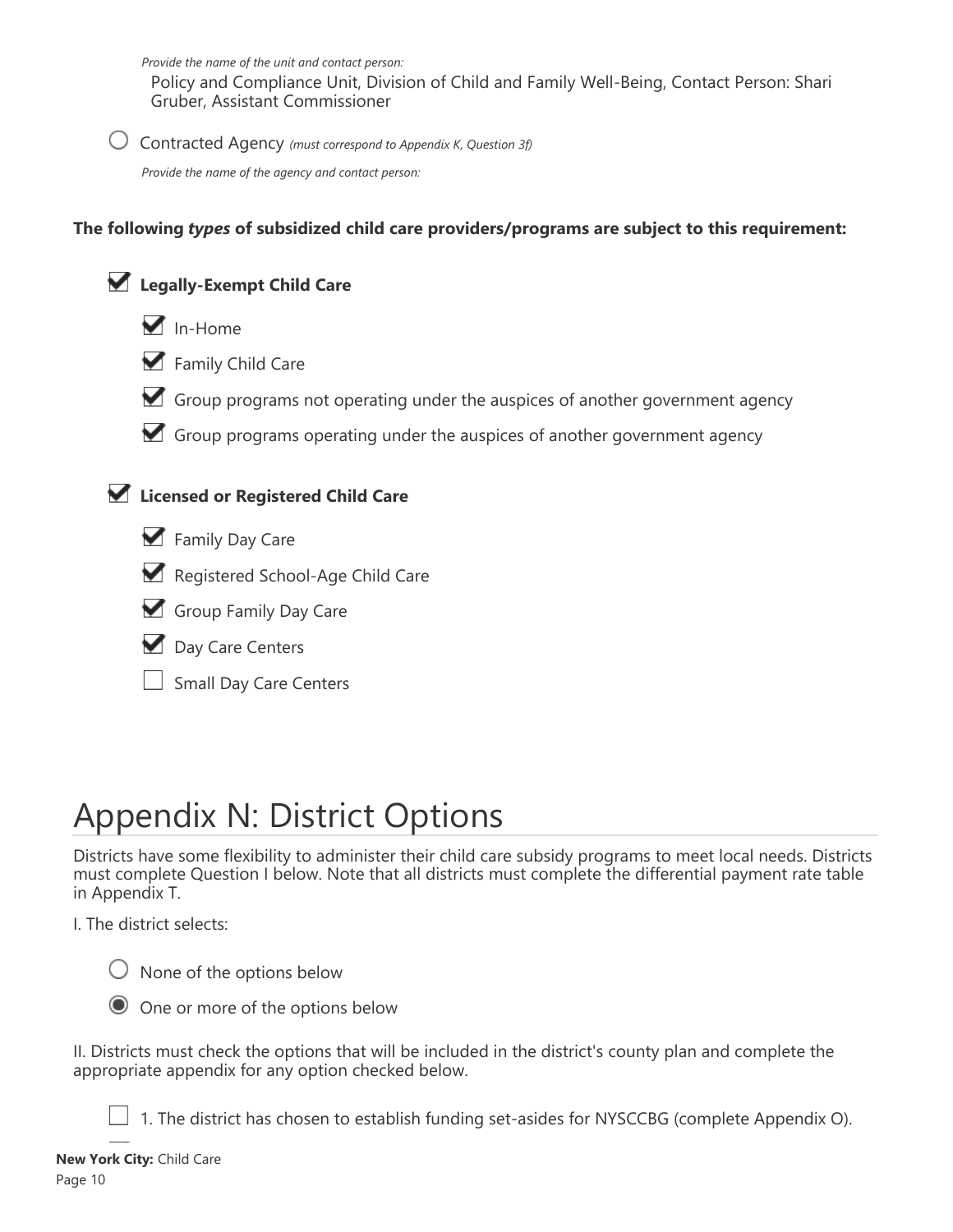2. The district has chosen to use Title XX funds for the provision of child care services (complete Appendix P).

3. The district has chosen to establish additional local standards for child care providers (complete Appendix Q).

 $\blacktriangleright$  4. The district has chosen to make payments to child care providers for absences (complete Appendix R).

 $\blacktriangleright$  5. The district has chosen to make payments to child care providers for program closures (complete Appendix S).

6. The district has chosen to pay for transportation to and from a child care provider (complete Appendix T).

 $\perp$  7. The district has chosen to pay a differential rate for licensed or registered child care providers that have been accredited by a nationally recognized child care organization (complete Appendix T).

 $\Box$  8. The district has chosen to pay a differential rate above the required 5% minimum differential rate for child care services during non-traditional hours (complete Appendix T).

 9. The district has chosen to pay a differential rate for **licensed/registered** child care providers caring for children experiencing homelessness above the 5% required minimum differential rate (complete Appendix T).

 10. The district has chosen to pay a differential rate for **legally-exempt** child care providers caring for children experiencing homelessness (complete Appendix T).

 $\Box$  11. The district has chosen to pay a differential rate in excess of the 25% maximum differential rate for child care providers that qualify for multiple differential rates to allow sufficient access to child care providers or services within the district (complete Appendix T).

12. The district has chosen to pay up to 75% of the enhanced market rate for legally-exempt family and in-home child care providers who have completed 10 hours of training, which has been verified by the Legally-Exempt Caregiver Enrollment Agency (complete Appendix T).

13. The district has chosen to pay an enhanced market rate for eligible legally-exempt group child care programs that meet required health and/or training requirements (complete Appendix T).

 $\Box$  14. The district has chosen to expand eligibility for child care assistance beyond the requirements of SSL 410-w(9), in order to allow a parent or caretaker who works non-traditional hours to sleep (complete Appendix T).

 $\perp$  15. The district has chosen to make payments to child care providers who provide child care services exceeding 24 consecutive hours (complete Appendix U).

 $\Box$  16. The district has chosen to include 18-, 19- or 20-year-olds in the Child Care Services Unit (complete Appendix U).

17. The district requests a waiver from one or more requlatory provisions. Waivers are limited to those regulatory standards that are not specifically included in law (complete Appendix U).

18. The district has chosen to pay for breaks in activity for low income families (non-public assistance families) (complete Appendix U).

19. The district has chosen to use local equivalent(s) of OCFS required form(s). Prior to using a local equivalent form the district must obtain OCFS, Division of Child Care Services (DCCS) written approval. **Any previous approvals for local equivalent forms will not be carried forward into this county plan. Therefore, any local equivalent forms a district wishes to establish or renew must**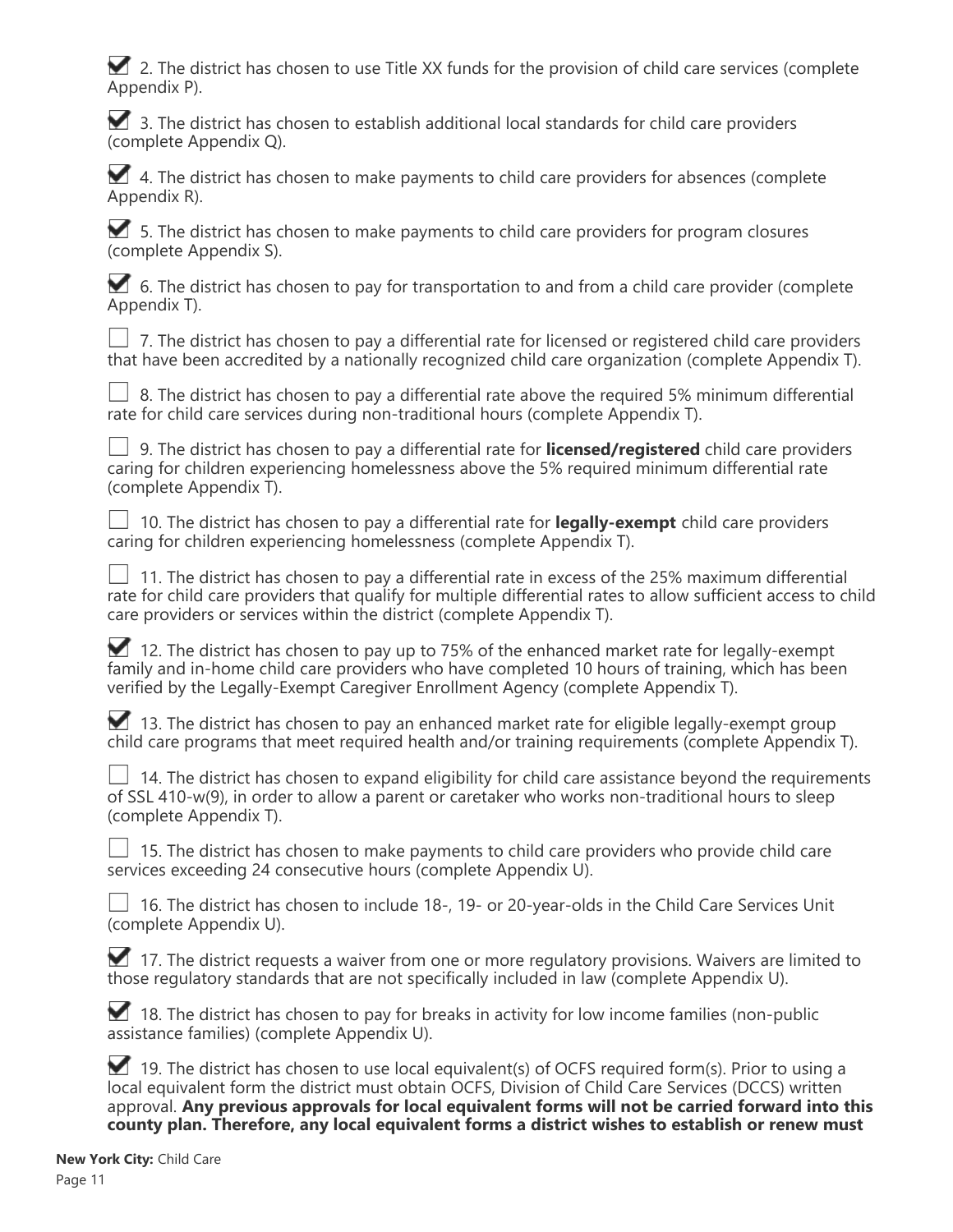#### **be included in this plan and will be subject to review and approval by OCFS.**

List below the names and upload copies of the local equivalent form(s) that the district would like to use.

CFWB-012 (subsidy application)

CFWB-012A (subsidy application instructions)

Recertification Package:

- ECE-023 Notice of Mail in Recertification
- ECE-020 Income from Employment and Other Sources
- ECE-021 Household Information for Child care Recertification
- ECE-022 Documentation for Child Care Recertification
- ECE-024 Recertification Signature Page
- ECE-025 Child Care Services for Eligible Families

CFWB-019 Denial of Application

Criminal History Additional Local Standard spreadsheet

CFWB-047 Notification of New York City Requirement for Relative-Only Child Care Providers

 $\perp$  20. The district elects to use the OCFS-6025, Application for Child Care Assistance. The local district may add the district name and contact information to the form.

## Appendix O: Funding Set-Asides

## I. Total NYSCCBG Block Grant Amount, Including Local Funds

| <b>Category</b>                    | <b>Amount</b> |
|------------------------------------|---------------|
|                                    | \$            |
|                                    | \$            |
|                                    | \$            |
|                                    | \$            |
|                                    | \$            |
| <b>Total Set-Asides (NYSCCBG):</b> | \$            |

**Describe the rationale behind specific set-aside amounts from the NYSCCBG (e.g., estimated number of children) for each category.**

#### Category: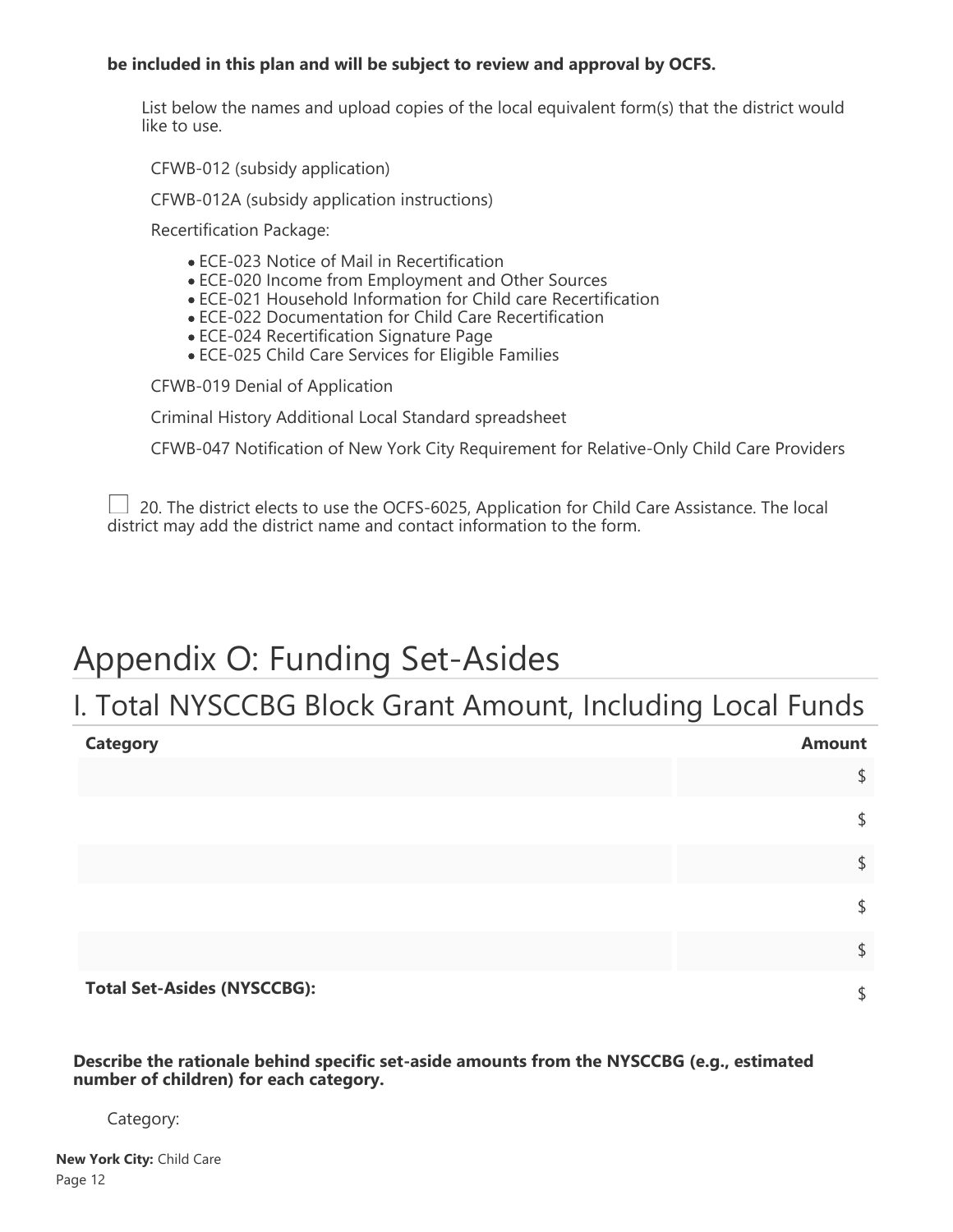Description:

Category:

Description:

Category:

Description:

Category:

Description:

## II. The following amounts are set aside for specific priorities from the Title XX block grant:

| <b>Category</b>                     | <b>Amount</b> |
|-------------------------------------|---------------|
|                                     | \$            |
|                                     | \$            |
|                                     |               |
| <b>Total Set-Asides (Title XX):</b> |               |

**Describe the rationale behind specific amounts set aside from the Title XX block grant (e.g., estimated number of children) for each category.**

Category:

Description:

Category:

Description: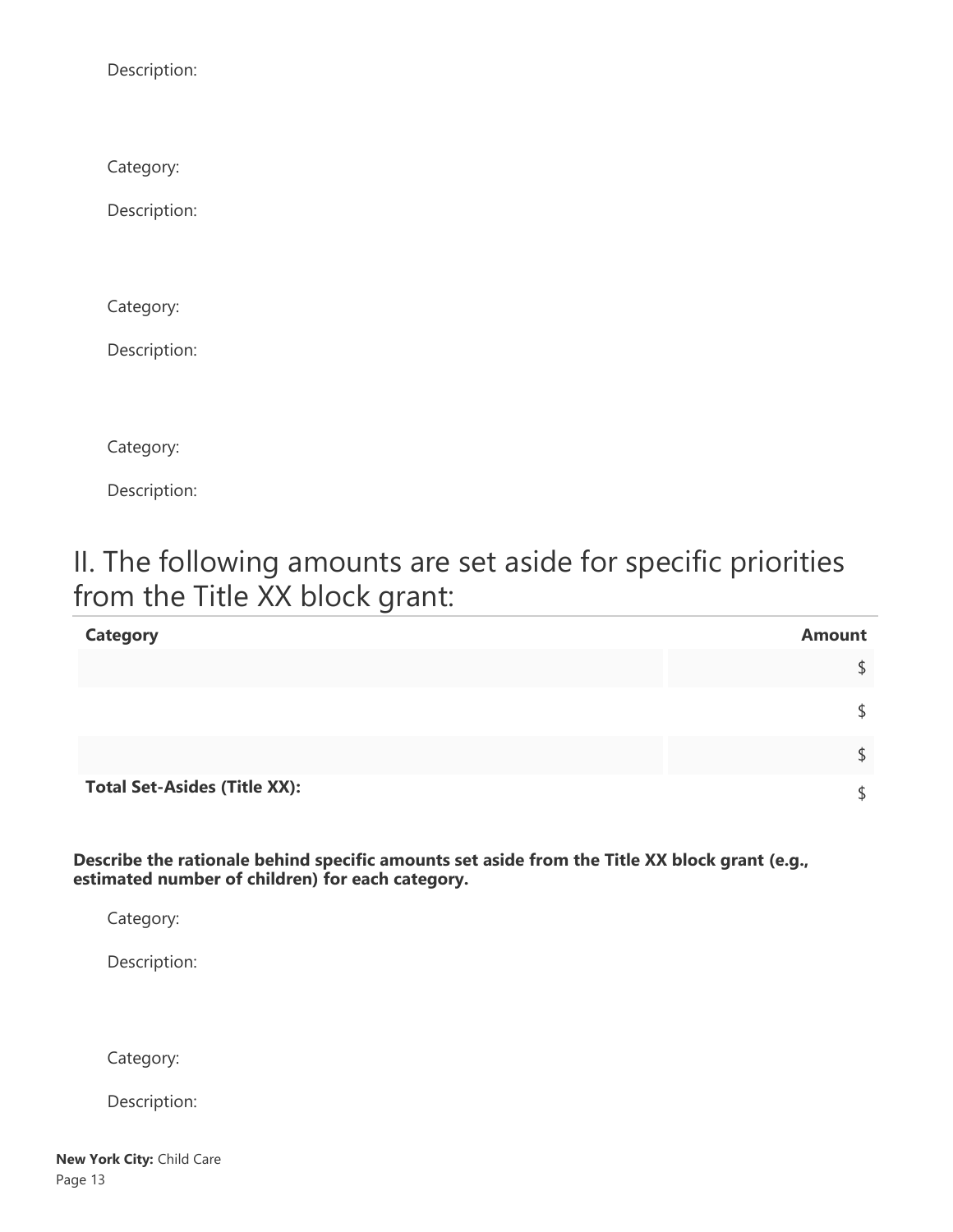Category:

Description:

# Appendix P: Title XX Child Care

1. Enter the projected total of Title XX expenditures for the plan's duration: **\$18349847**

Indicate the financial eligibility limits (percentage of State Income Standard) your district will apply based on family size. Maximum reimbursable limits are 275% for a family of one or two, 255% for a family of three, and 225% for a family of four or more. Districts that are utilizing Title XX funds only for child protective and/or preventive child care services must not enter financial eligibility limits as these services are offered without regard to income.

| <b>Family Size</b>  | <b>Eligibility Limit</b> |
|---------------------|--------------------------|
| <b>Two People</b>   | 275%                     |
| <b>Three People</b> | 255%                     |
| <b>Four People</b>  | 225%                     |

- 2. Programmatic Eligibility for Income Eligible Families (check all that apply)
	- **M** Employment



- Homelessness
- Education / training
- $\Box$  Illness / incapacity



- Emergency situation of short duration
- **Participating in an approved substance abuse treatment program**
- 3. Does the district apply any limitations to the programmatic eligibility criteria?

 $\odot$  No **New York City:** Child Care Page 14

Yes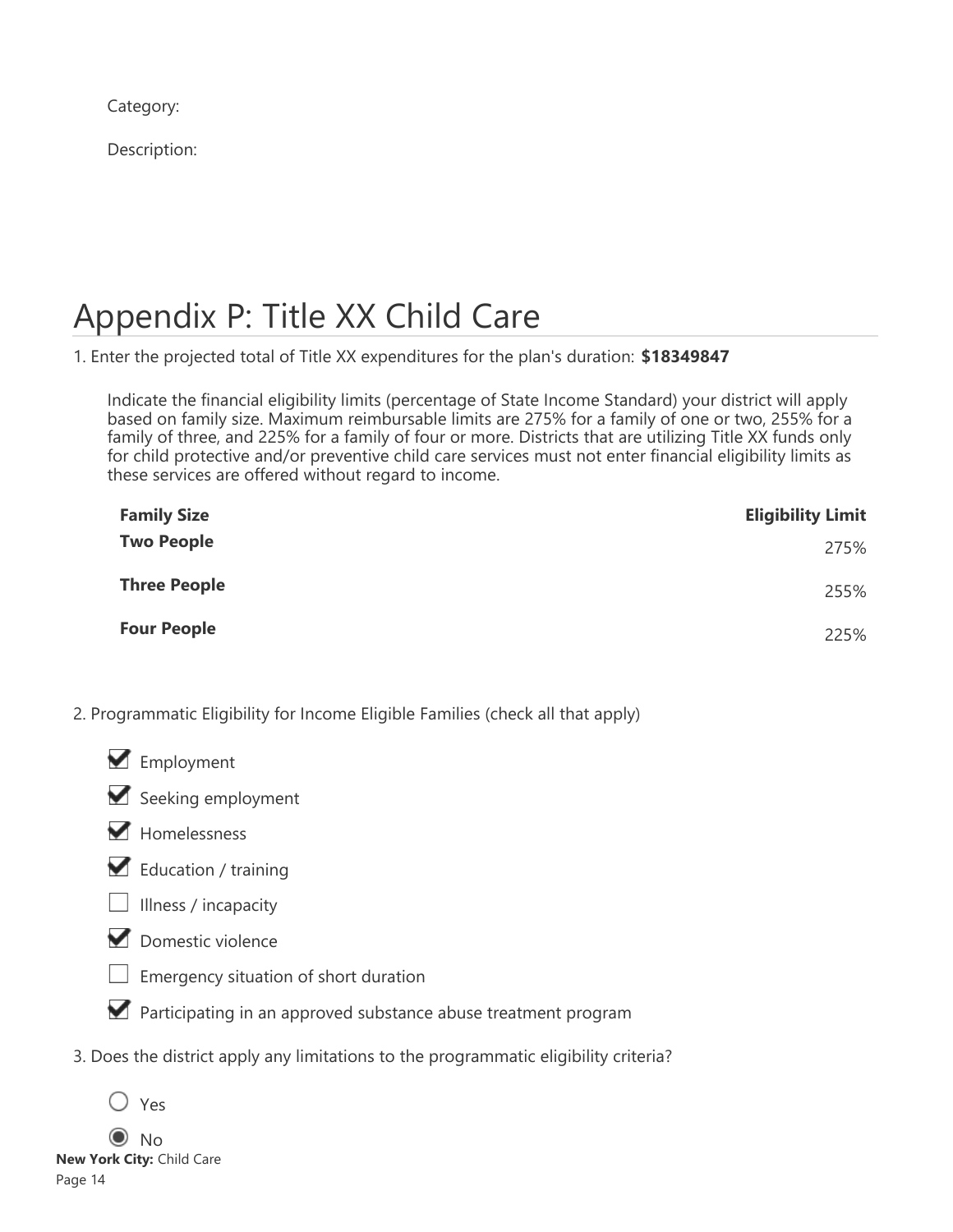If yes, describe eligibility criteria:

- 4. Does the district prioritize certain eligible families for Title XX funding?
	- $\bigcirc$  Yes  $\odot$  No
	-

If yes, describe which families will receive priority:

- 5. Does the district use Title XX funds for child care for open child protective services cases?
	- O Yes
	- $\bigcirc$  No
- 6. Does the district use Title XX funds for child care for open child preventive services cases?
	- O Yes
	- $\bigcirc$  No

# Appendix Q: Additional Local Standards for Child Care Providers

The district may propose local standards in addition to the State standards for legally-exempt providers who will receive child care subsidies issued by the district. This appendix must be completed for **each** additional local standard that the district wants to implement.

The district must coordinate with the local Enrollment Agency, including, but not limited to:

- Informing the Enrollment Agency of the intent to request an additional standard.
- Developing the stepwise process referenced in Question 5.
- Ensuring that no significant burden of work shall be incurred by the Enrollment Agency as a result of the additional local standard, unless such work is addressed in a separate contract or a formal agreement is in place, which are referenced in Question 3.
- Sharing any consent/release form that may be required.
- Keeping the Enrollment Agency informed of the approval status.
- 1. Select the additional local standard that will be required of child care providers/programs.

 $\bigcup$  Verification, using the district's local records, that the provider has given the caretaker complete and accurate information regarding any report of child abuse or maltreatment in which he or she is named as an indicated subject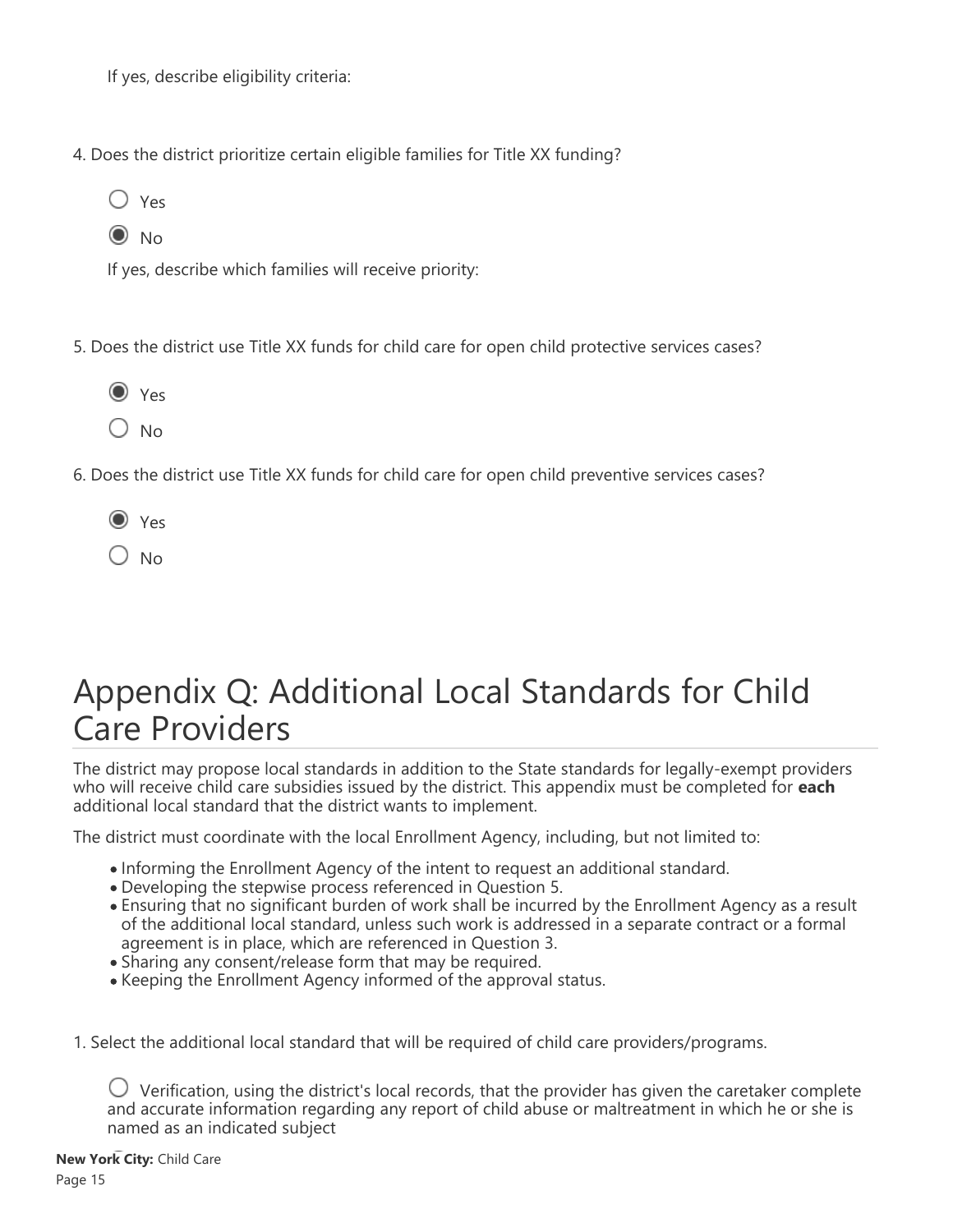$\bigcirc$  Local criminal background check

 $\bigcirc$  Require providers caring for subsidized children for 30 or more hours a week participate in the Child and Adult Care Food Program (CACFP).

*Note that districts are required to notify the Enrollment Agency, using the OCFS-2114, District Notification to Legally-Exempt Caregiver Enrollment Agency, of all providers on the referral list for whom the requirement is "not applicable."*



Site visits by the district

**Other** *Please decribe:* Proof of identity

2. Check below the type of child care program to which the additional local standard will apply and indicate the roles of the persons to whom it will apply in cases where the standard is person-specific.

Legally-exempt relative-only family child care program



Provider's employee



Provider's household member age 18 or older

Legally-exempt relative-only in-home child care program





Provider's volunteer

Legally-exempt family child care program



**Provider** 



Provider's employee



Provider's household member age 18 or older

**Z** Legally-exempt in-home child care program



**Provider** 



Provider's employee



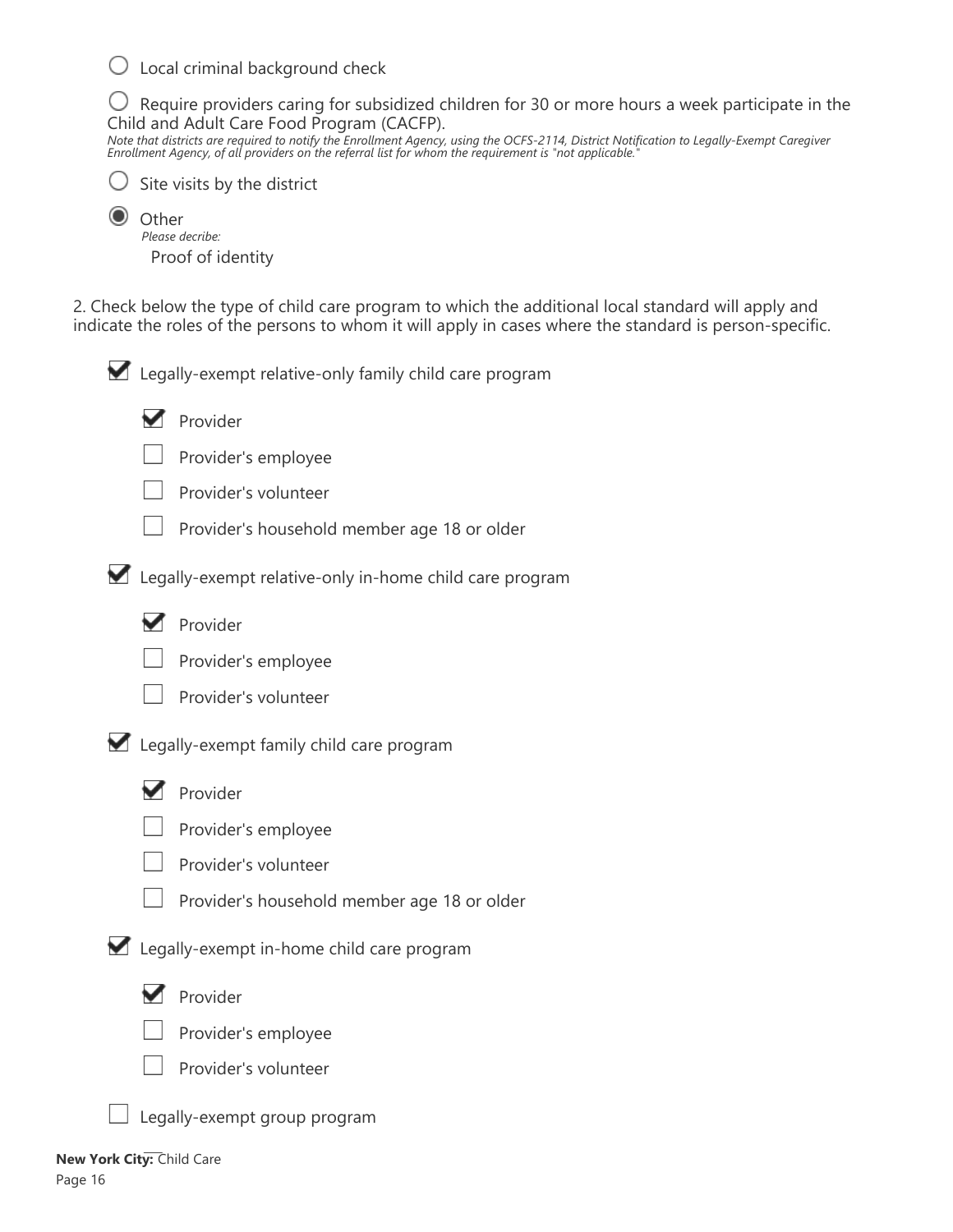Director Employee Volunteer

2a. Exceptions: There may be instances when the district may be unable to enact the additional standard, such as, the applicable person may reside outside of the district's jurisdiction, or the site of care may not be located within the district. In such cases, the district may create an exception to the applicability stated above.

*Note: The Child Care Facility System cannot track such exceptions and, therefore, the district remains responsible for notifying the applicable Enrollment Agency, using the OCFS-2114, District Notification to Legally-Exempt Caregiver Enrollment Agency, that an additional standard is "not applicable" to the specific provider/person named on the referral list.*

Place a check mark below to show any exception to the applicability of this Local Additional Standard to programs or roles previously identified.

 $\perp$  a. The district will not apply this additional local standard when the applicable person **resides** outside of the subsidy-paying district.

 b. The district will not apply this additional local standard when the **program's site of care is located outside** of the subsidy-paying district.

3. Districts are responsible for implementation of the additional local standard unless they have a formal agreement or contract with another organization. Check the organization that will be responsible for the implementation of the additional local standard.

 Local social services staff *Provide the name of the unit and contact person:*

 Contracted agency (must correspond to Appendix K, Question 3b) *Provide the name of the agency and contact person:* WHEDCo - Diana Perez

*Note: Costs associated with the additional local standard cannot be passed on to the provider.*

4. Are there any fees or other costs associated with the additional local standard?



*Note: Costs associated with the additional local standard cannot be passed on to the provider.*

5. Describe, in chronological order, the steps for conducting the additional local standard. Include how the district will retrieve referrals from CCFS, communicate with providers and other applicable persons, determine compliance with the additional local standard, inform the Enrollment Agency whether the additional local standard has been "met," "not met" or is "not applicable" and monitor its timeliness. Include all agencies involved and their roles. Note that the district's procedures must be in accordance with 12-OCFS-LCM-01.

ACS/HRA sends the enrollment packet including notice of the additional local standard to (a) families identified in ACCIS (NYC system of record for subsidized care) who have received a voucher from ACS

or mandated to receive child care by HRA and (b) families who have notified ACS/HRA that they have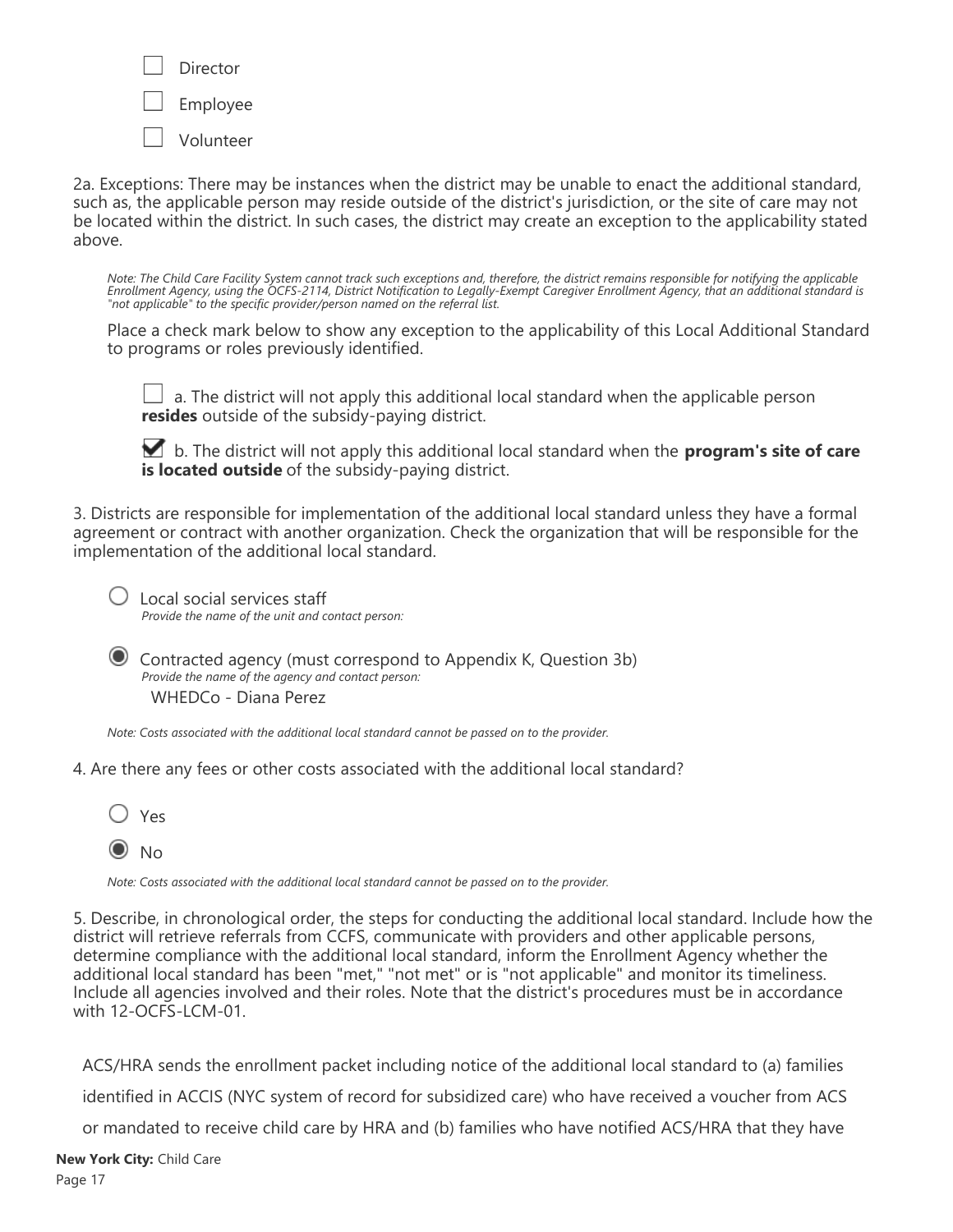chosen a new provider or program. Families provide the notice to their provider along with the

## *OCFS-4699, Enrollment for Legally-Exempt In-Home and Family Child Care Provider Form.*

WHEDco runs a report in CCFS to identify programs and providers to send the re-enrollment package including notice of the additional local standard.

All providers submitting a *OCFS-4699, Enrollment for Legally-Exempt In-Home and Family Child*

**Care Provider Form** (ie., all legally-exempt in-home and family child care providers) must submit proof of identity with their enrollment and re-enrollment packet.

At the time of enrollment or re-enrollment, during the enrollment packet review process, the provider submits to the Enrollment Agency an original or copy of one of the following forms of documentation to verify his/her identity:

· Current valid photo ID issued by government, employer, school or other official

institution/agency including but not limited to:

- o Driver's license/non-driver's identification card
- o Passport or visa
- o Naturalization or citizenship certificate
- o School or military ID card
- o Employment authorization card
- o Permanent resident card
- o Government benefit card (e.g., Welfare/Medicaid/Food Stamps)
- o IDNYC

· OR at least two of the following non-photo IDs including but not limited to:

Social security card

- o Birth certificate
- o Baptismal certificate

o Government benefit card (e.g., Welfare/Medicaid/Food Stamps)

o Life insurance policy

· The Enrollment Agency maintains a copy of the documentation in the provider's files. The additional standard is met when the provider submits the required documentation of identity to the Enrollment Agency.

· The additional standard is not met when the provider does not submit the required documentation of identity to the Enrollment Agency.

· The additional standard is "not applicable" when the program's site of care is located outside of the subsidy-paying district.

As part of the enrollment and re-enrollment process, WHEDco collects and maintains the document in the provider file and makes the determination that the standard is met. This does not conflict with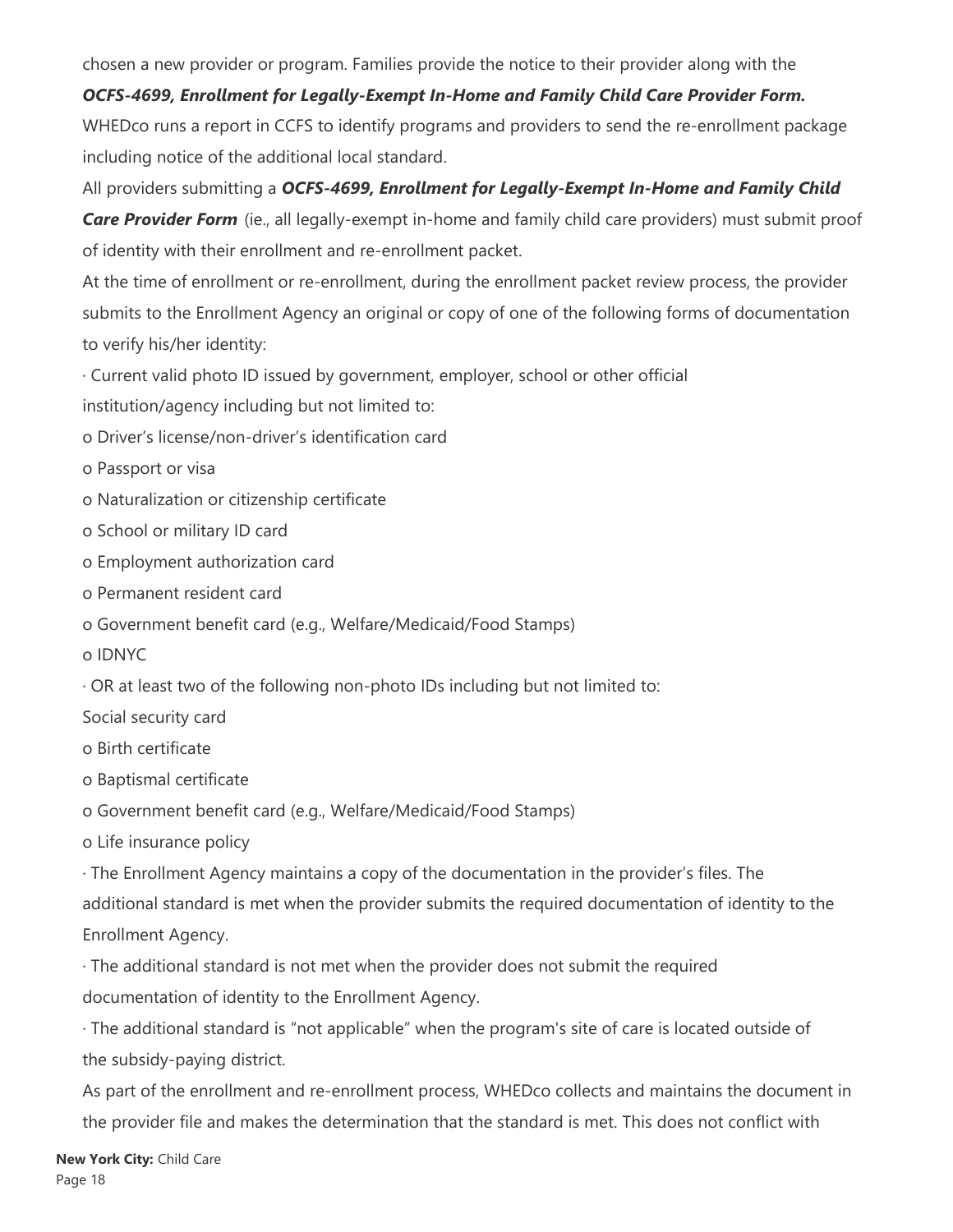what OCFS has contracted WHEDco to do. OCFS has not contracted with WHEDco to verify proof of identity. ACS determines compliance with the standard based on WHEDco's enrollment decision. The provider must submit proof within the timeframe of the enrollment and re-enrollment process (40 days total).

6. Indicate how frequently the additional local standard will be applied.

1. The Standard will be applied (check all that apply):



At each re-enrollment



### **7. Describe the justification for the additional local standard in the space below.**

ACS requests verification of the provider's identity to deter fraud. The additional local standard is applied at each re-enrollment due to prior instances of providers submitting a different identity at re-enrollment.

The district may propose local standards in addition to the State standards for legally-exempt providers who will receive child care subsidies issued by the district. This appendix must be completed for **each** additional local standard that the district wants to implement.

The district must coordinate with the local Enrollment Agency, including, but not limited to:

- Informing the Enrollment Agency of the intent to request an additional standard.
- Developing the stepwise process referenced in Question 5.
- Ensuring that no significant burden of work shall be incurred by the Enrollment Agency as a result of the additional local standard, unless such work is addressed in a separate contract or a formal agreement is in place, which are referenced in Question 3.
- Sharing any consent/release form that may be required.
- Keeping the Enrollment Agency informed of the approval status.

1. Select the additional local standard that will be required of child care providers/programs.

 $\bigcirc$  Verification, using the district's local records, that the provider has given the caretaker complete and accurate information regarding any report of child abuse or maltreatment in which he or she is named as an indicated subject

 $\bigcirc$  Local criminal background check

 $\bigcirc$  Require providers caring for subsidized children for 30 or more hours a week participate in the Child and Adult Care Food Program (CACFP).

*Note that districts are required to notify the Enrollment Agency, using the OCFS-2114, District Notification to Legally-Exempt Caregiver Enrollment Agency, of all providers on the referral list for whom the requirement is "not applicable."*

 $\bigcup$  Site visits by the district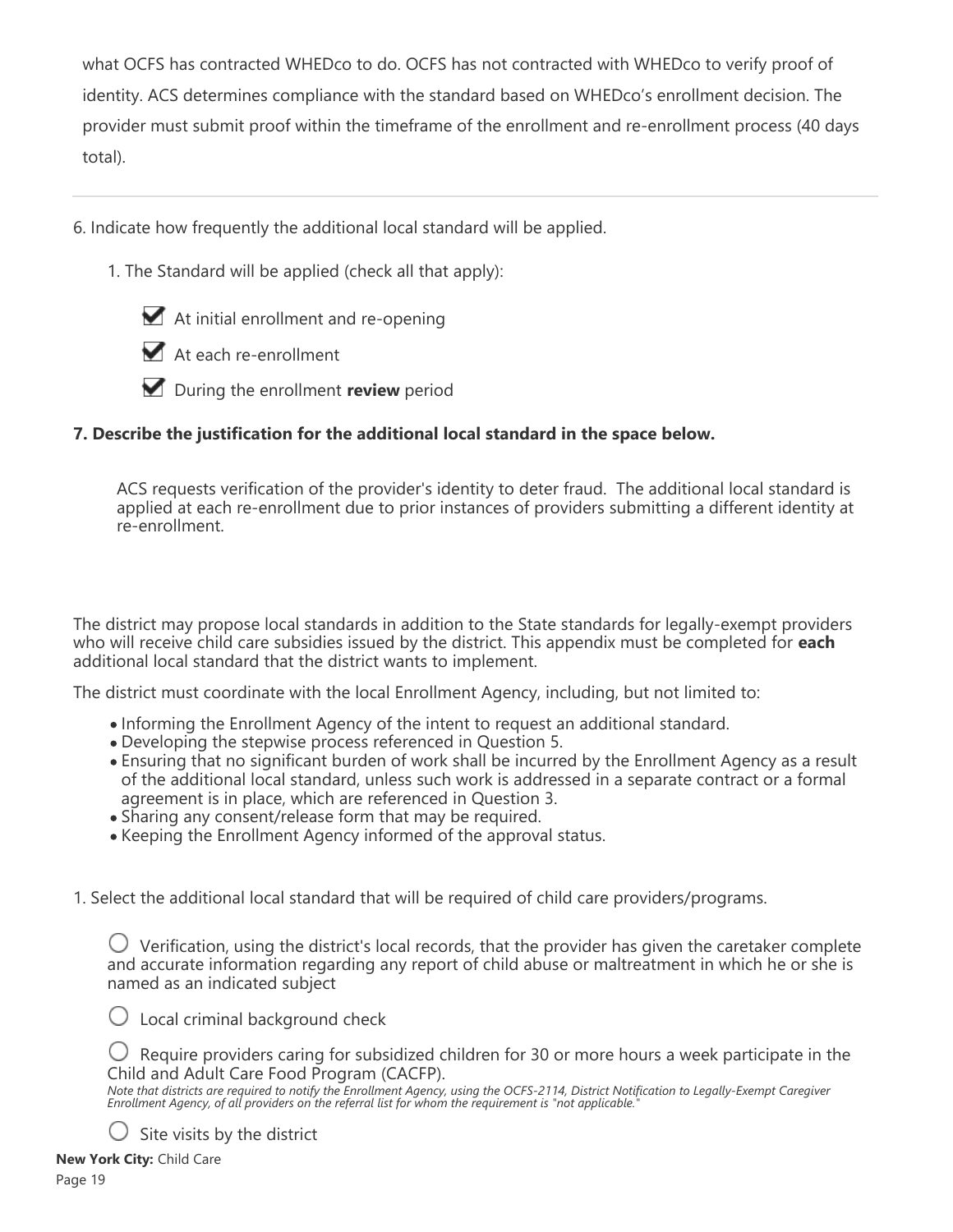

*Please decribe:*

Proof of location where child care is provided

2. Check below the type of child care program to which the additional local standard will apply and indicate the roles of the persons to whom it will apply in cases where the standard is person-specific.

| Legally-exempt relative-only family child care program |                                                         |  |  |
|--------------------------------------------------------|---------------------------------------------------------|--|--|
|                                                        | Provider                                                |  |  |
|                                                        | Provider's employee                                     |  |  |
|                                                        | Provider's volunteer                                    |  |  |
|                                                        | Provider's household member age 18 or older             |  |  |
|                                                        | Legally-exempt relative-only in-home child care program |  |  |
|                                                        | Provider                                                |  |  |
|                                                        | Provider's employee                                     |  |  |
|                                                        | Provider's volunteer                                    |  |  |
|                                                        | Legally-exempt family child care program                |  |  |
|                                                        | Provider                                                |  |  |
|                                                        | Provider's employee                                     |  |  |
|                                                        | Provider's volunteer                                    |  |  |
|                                                        | Provider's household member age 18 or older             |  |  |
|                                                        | Legally-exempt in-home child care program               |  |  |
|                                                        | Provider                                                |  |  |
|                                                        | Provider's employee                                     |  |  |
|                                                        | Provider's volunteer                                    |  |  |
|                                                        | Legally-exempt group program                            |  |  |
|                                                        | Director                                                |  |  |
|                                                        | Employee                                                |  |  |
|                                                        | Volunteer                                               |  |  |

2a. Exceptions: There may be instances when the district may be unable to enact the additional standard, **New York City:** Child Care Page 20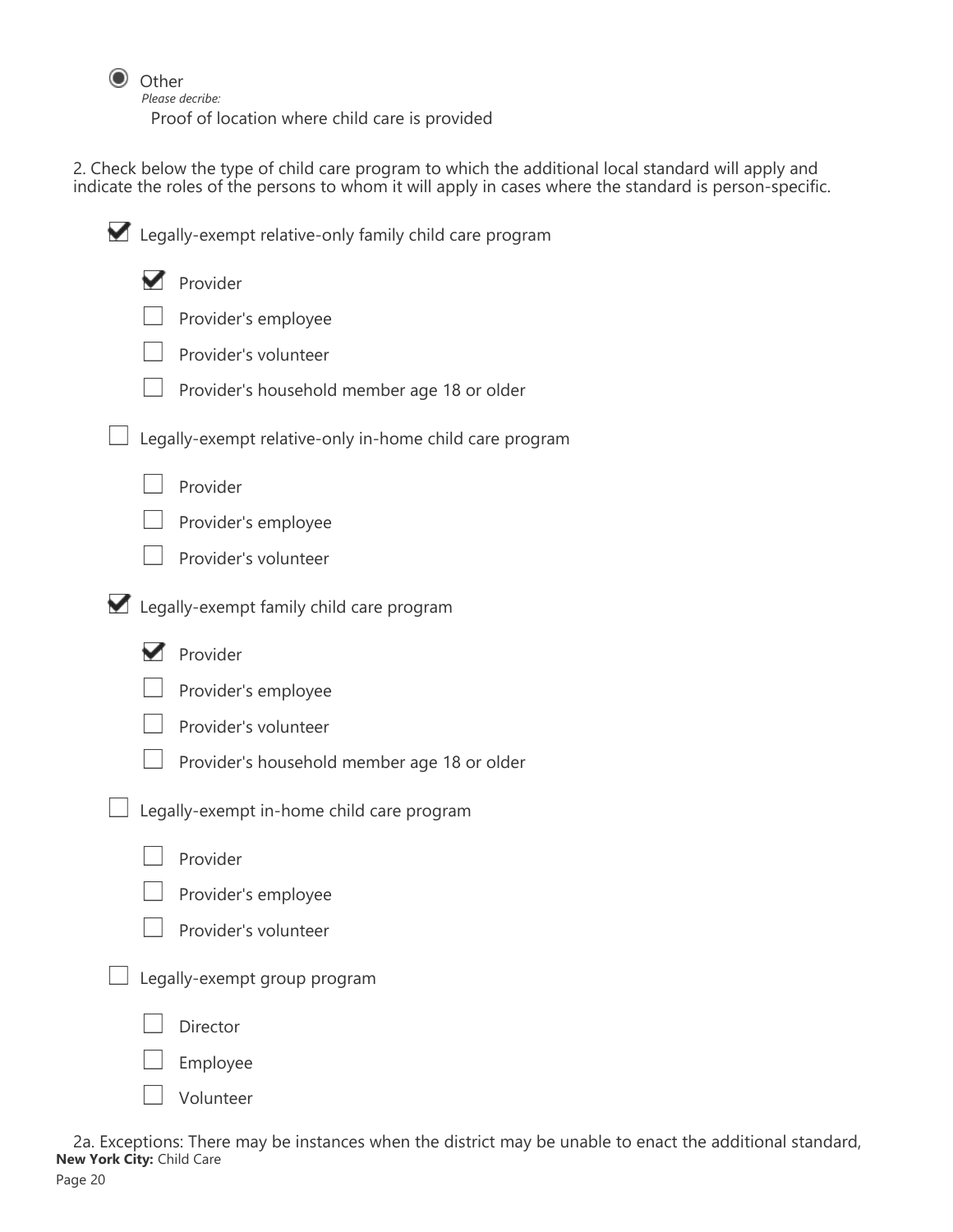such as, the applicable person may reside outside of the district's jurisdiction, or the site of care may not be located within the district. In such cases, the district may create an exception to the applicability stated above.

*Note: The Child Care Facility System cannot track such exceptions and, therefore, the district remains responsible for notifying the applicable Enrollment Agency, using the OCFS-2114, District Notification to Legally-Exempt Caregiver Enrollment Agency, that an additional standard is "not applicable" to the specific provider/person named on the referral list.*

Place a check mark below to show any exception to the applicability of this Local Additional Standard to programs or roles previously identified.

 $\Box$  a. The district will not apply this additional local standard when the applicable person **resides** outside of the subsidy-paying district.

 b. The district will not apply this additional local standard when the **program's site of care is located outside** of the subsidy-paying district.

3. Districts are responsible for implementation of the additional local standard unless they have a formal agreement or contract with another organization. Check the organization that will be responsible for the implementation of the additional local standard.



 $\bigcup$  Local social services staff *Provide the name of the unit and contact person:*

 Contracted agency (must correspond to Appendix K, Question 3b) *Provide the name of the agency and contact person:* WHEDCo - Diana Perez

*Note: Costs associated with the additional local standard cannot be passed on to the provider.*

4. Are there any fees or other costs associated with the additional local standard?

| ×<br>v<br>× |
|-------------|
|             |

 $\odot$  No

*Note: Costs associated with the additional local standard cannot be passed on to the provider.*

5. Describe, in chronological order, the steps for conducting the additional local standard. Include how the district will retrieve referrals from CCFS, communicate with providers and other applicable persons, determine compliance with the additional local standard, inform the Enrollment Agency whether the additional local standard has been "met," "not met" or is "not applicable" and monitor its timeliness. Include all agencies involved and their roles. Note that the district's procedures must be in accordance with 12-OCFS-LCM-01.

ACS/HRA sends the enrollment packet including notice of the additional local standard to (a) families

identified in ACCIS (NYC system of record for subsidized care) who have received a voucher from ACS or

mandated to receive child care by HRA and (b) families who have notified ACS/HRA that they have chosen a

new provider or program. Families provide the notice to their provider along with the *OCFS-4699,*

#### *Enrollment for Legally-Exempt In-Home and Family Child Care Provider Form.*

At enrollment, during the packet review process, the legally exempt family child care provider, who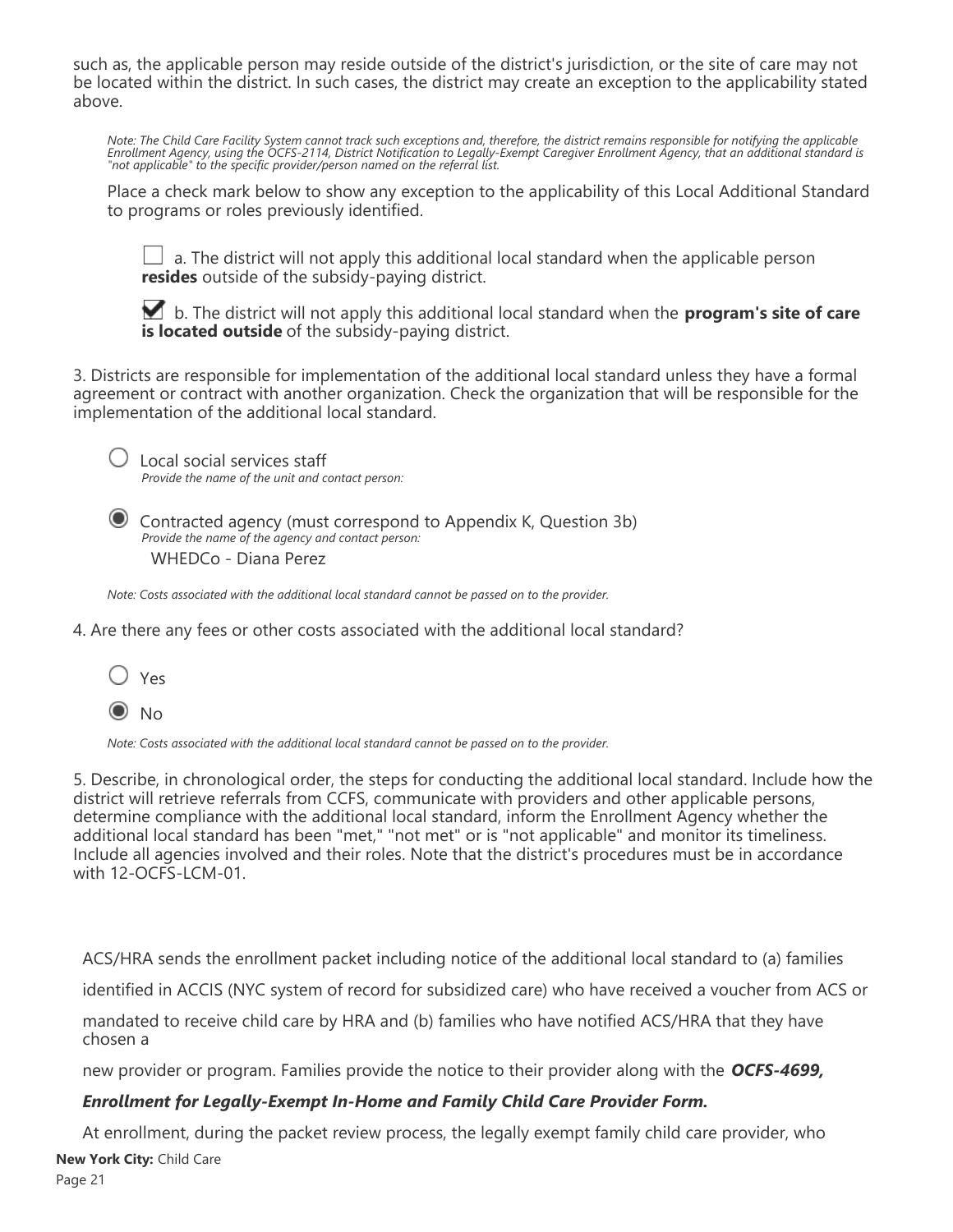resides at the child care site, must submit an original or copy of one of the following forms of documentation to the Enrollment Agency to verify the location of the child care site, as follows:

· Statement from landlord on his/her official stationery\*

· Lease or deed with the provider's name

· Rent statement/receipt with preprinted address\*

· Mortgage records (the provider may [for privacy reasons] cross out any specific financial information on the document)

· Tax records for residence

· A utility bill with the provider's address (the provider may [for privacy reasons] cross out any specific financial information on the document)\*

· A bank statement with the provider's address (the provider may [for privacy reasons] cross out any specific financial information on the document)\*

· Provider's school records indicating address\*

\*Documents cannot be more than 60 days old

When the legally exempt family child care does not reside at the child care site, the legally exempt family child care provider must submit the following forms of documentation to the Enrollment Agency to verify the location of the child care site, as follows:

o a letter from the owner or tenant of the residence, where care is taking place, approving use of the residence for such care, AND

o one of the following forms of documentation to verify that the property owner or tenant, submitting the letter, does reside at the child care site:

o Lease or deed with the provider's name

o Rent statement/receipt with preprinted address\*

o Mortgage records (the provider may [for privacy reasons] cross out any specific financial information on the document)

o Tax records for residence

o A utility bill with the provider's address (the provider may [for privacy reasons] cross out any specific financial information on the document)\*

o A bank statement with the provider's address (the provider may [for privacy reasons] cross out any specific financial information on the document)\*

o Provider's school records indicating address\*

\*Documents cannot be more than 60 days old

· The additional standard is "Met" when the required documentation, as described, is submitted to the Enrollment Agency.

· The additional standard is "Not Met" when the required documentation, as described, is NOT **New York City:** Child Care Page 22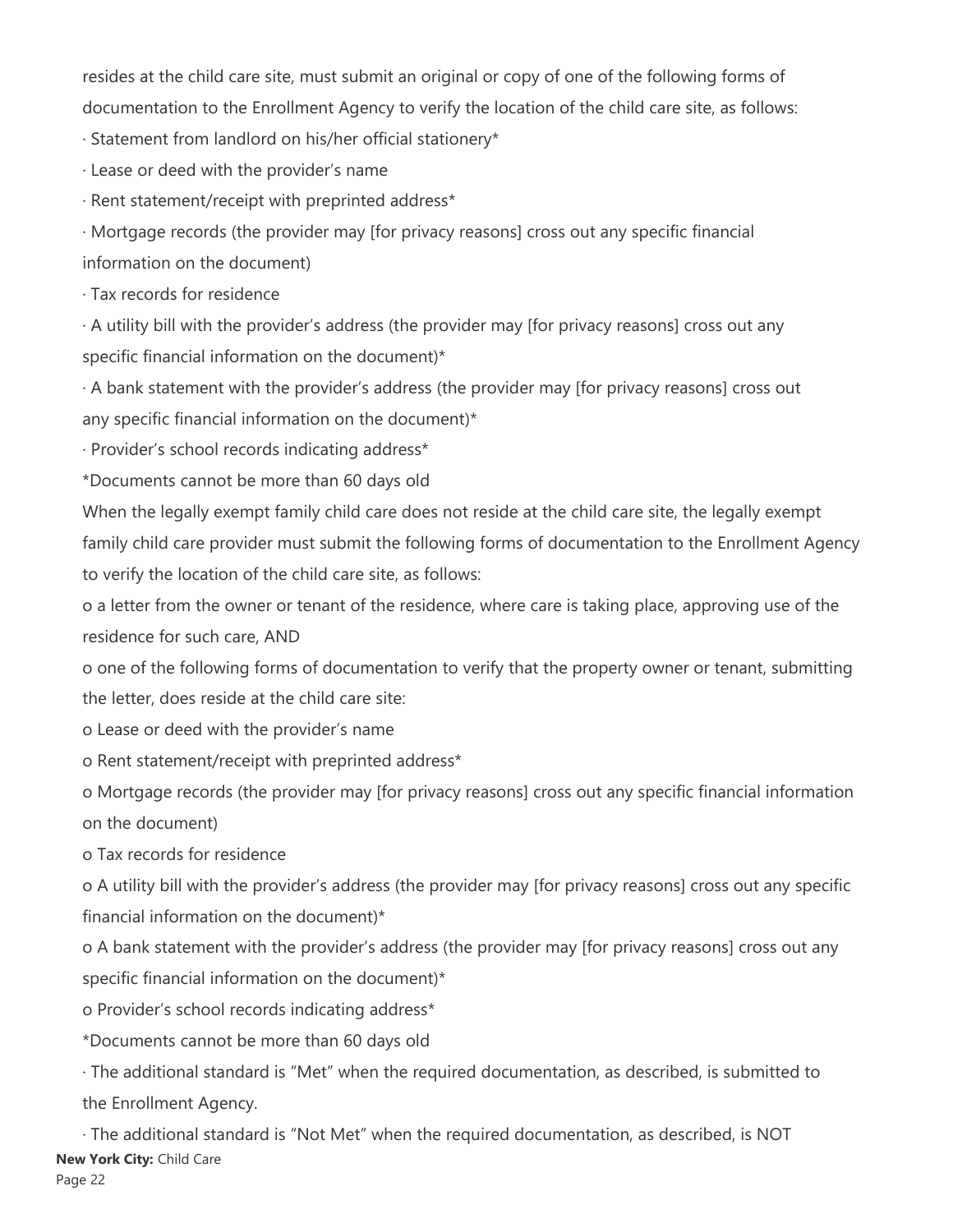submitted to the Enrollment Agency

The additional standard is "Not Applicable" when the provider site of care is not located within NYC.

Using the information obtained from the submitted OCFS-4699, Enrollment for Legally-Exempt In-Home and Family Child Care Provider Form, WHEDco identifes who is a relative-only or legally exempt family child

care provider subject to the additional local standard. As part of the enrollment process, WHEDco collects

and maintains the document in the provider file and makes the determination that the standard is met.

This does not conflict with what OCFS has contracted WHEDco to do. OCFS has not contracted with

WHEDco to verify proof of location where child care is provided. ACS determines compliance with the

standard based on WHEDco's enrollment decision. The provider must submit proof within the timeframe of

the enrollment process (40 days total).

6. Indicate how frequently the additional local standard will be applied.

1. The Standard will be applied (check all that apply):



At initial enrollment and re-opening



 $\Box$  At each re-enrollment

During the enrollment **review** period

### **7. Describe the justification for the additional local standard in the space below.**

ACS request verification of the location of providing child care in order to deter fraud and verify th elocation where child care is being provided and confirm what residence is being assessed for health and safety standards.

The district may propose local standards in addition to the State standards for legally-exempt providers who will receive child care subsidies issued by the district. This appendix must be completed for **each** additional local standard that the district wants to implement.

The district must coordinate with the local Enrollment Agency, including, but not limited to:

- Informing the Enrollment Agency of the intent to request an additional standard.
- Developing the stepwise process referenced in Question 5.
- Ensuring that no significant burden of work shall be incurred by the Enrollment Agency as a result of the additional local standard, unless such work is addressed in a separate contract or a formal agreement is in place, which are referenced in Question 3.
- Sharing any consent/release form that may be required.
- Keeping the Enrollment Agency informed of the approval status.

1. Select the additional local standard that will be required of child care providers/programs.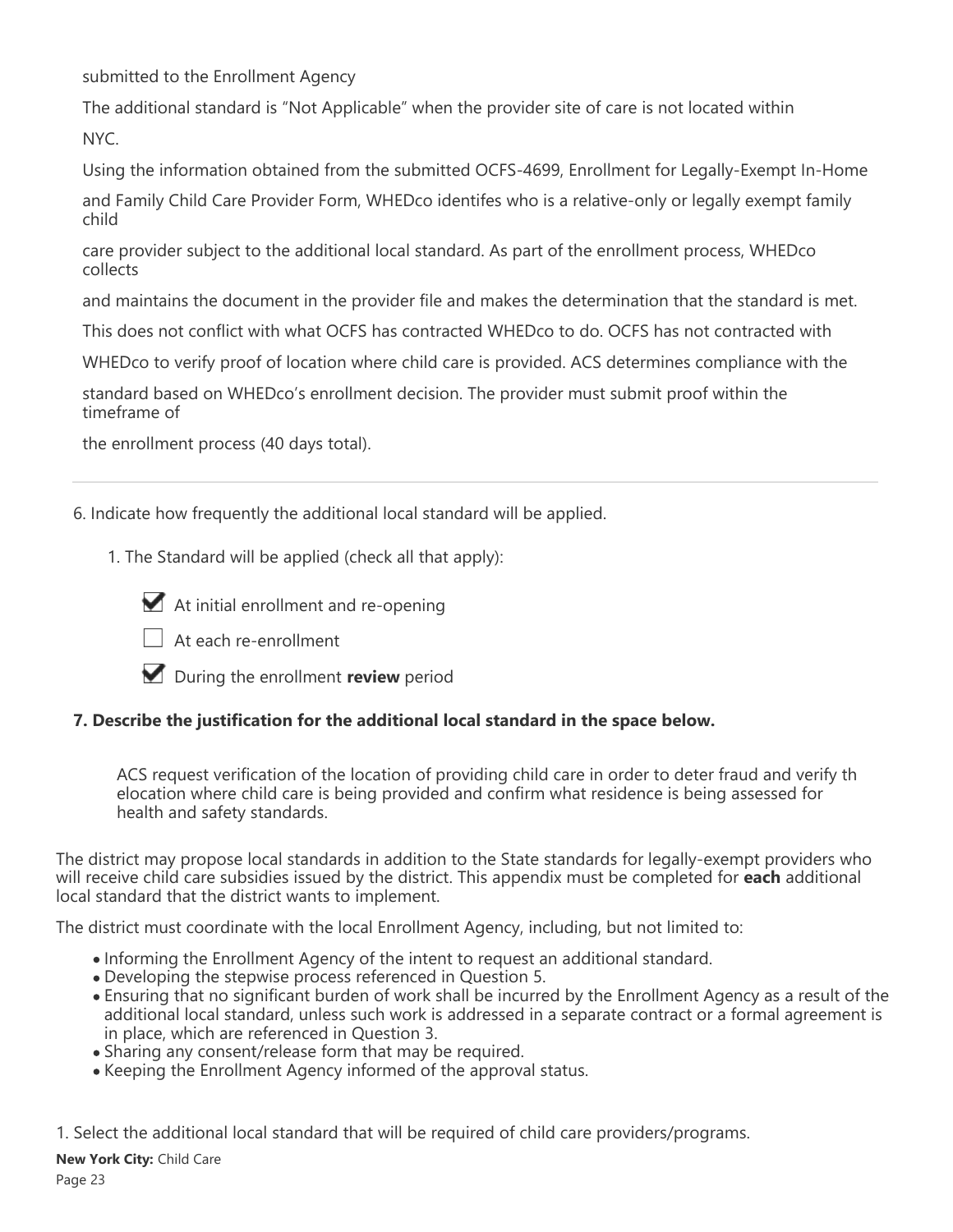$\bigcirc$  Verification, using the district's local records, that the provider has given the caretaker complete and accurate information regarding any report of child abuse or maltreatment in which he or she is named as an indicated subject

Local criminal background check

 $\bigcirc$  Require providers caring for subsidized children for 30 or more hours a week participate in the Child and Adult Care Food Program (CACFP).

*Note that districts are required to notify the Enrollment Agency, using the OCFS-2114, District Notification to Legally-Exempt Caregiver Enrollment Agency, of all providers on the referral list for whom the requirement is "not applicable."*

 $\bigcirc$  Site visits by the district

| Other           |  |
|-----------------|--|
| Please decribe: |  |

2. Check below the type of child care program to which the additional local standard will apply and indicate the roles of the persons to whom it will apply in cases where the standard is person-specific.

| Legally-exempt relative-only family child care program |                                                                                                                                                                                                                                   |  |
|--------------------------------------------------------|-----------------------------------------------------------------------------------------------------------------------------------------------------------------------------------------------------------------------------------|--|
|                                                        | Provider                                                                                                                                                                                                                          |  |
|                                                        | Provider's employee                                                                                                                                                                                                               |  |
|                                                        | Provider's volunteer                                                                                                                                                                                                              |  |
|                                                        | Provider's household member age 18 or older                                                                                                                                                                                       |  |
|                                                        | Legally-exempt relative-only in-home child care program                                                                                                                                                                           |  |
|                                                        | Provider                                                                                                                                                                                                                          |  |
|                                                        | Provider's employee                                                                                                                                                                                                               |  |
|                                                        | Provider's volunteer                                                                                                                                                                                                              |  |
|                                                        | Legally-exempt family child care program                                                                                                                                                                                          |  |
|                                                        | Provider                                                                                                                                                                                                                          |  |
|                                                        | Provider's employee                                                                                                                                                                                                               |  |
|                                                        | Provider's volunteer                                                                                                                                                                                                              |  |
|                                                        | Provider's household member age 18 or older                                                                                                                                                                                       |  |
|                                                        | $\mathbf{r}$ . The set of the set of the set of the set of the set of the set of the set of the set of the set of the set of the set of the set of the set of the set of the set of the set of the set of the set of the set of t |  |

 $\Box$  Legally-exempt in-home child care program



Provider's employee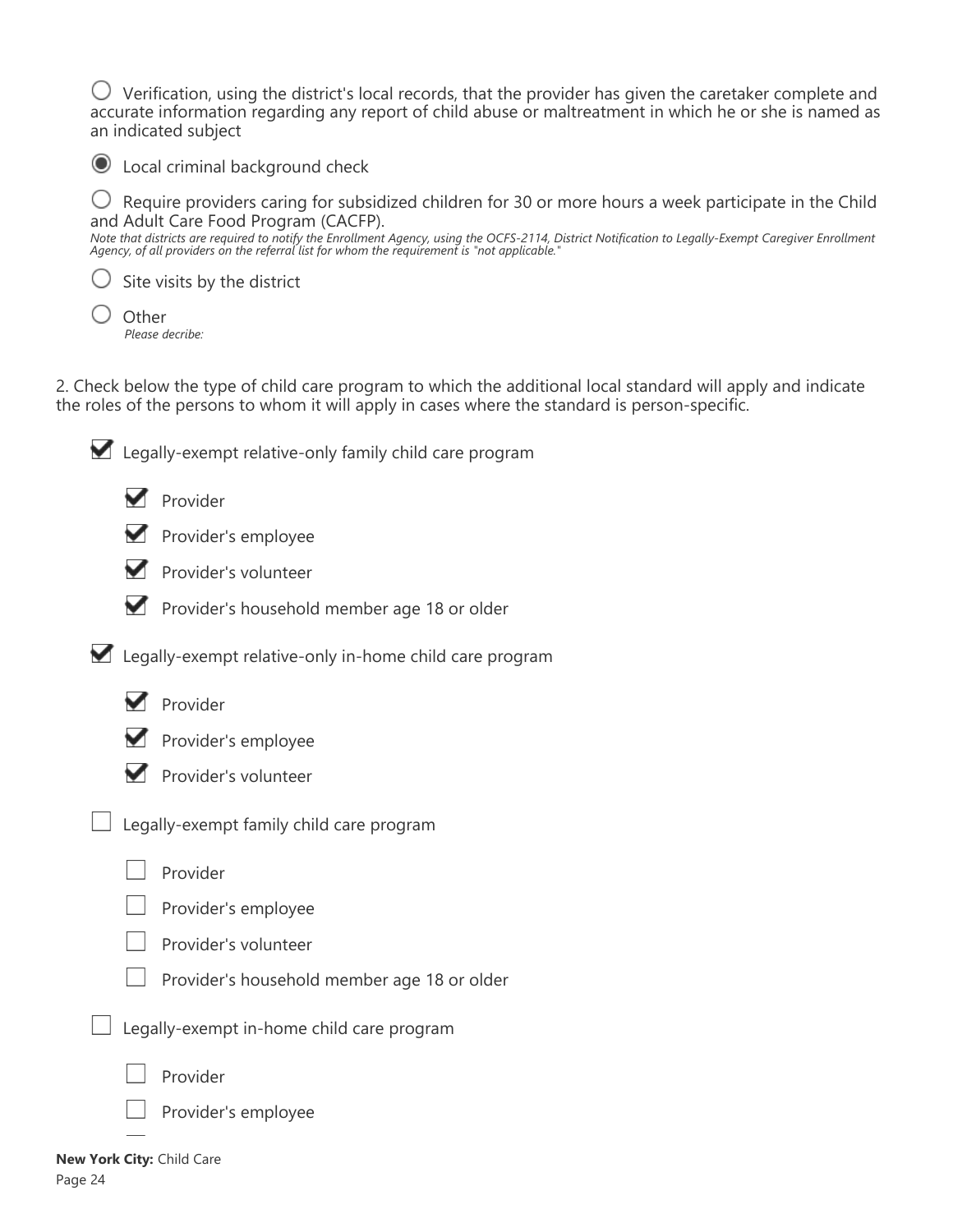| Provider's volunteer                |  |  |  |
|-------------------------------------|--|--|--|
| $\Box$ Legally-exempt group program |  |  |  |
| Director                            |  |  |  |
| $\Box$ Employee                     |  |  |  |
| Volunteer                           |  |  |  |

2a. Exceptions: There may be instances when the district may be unable to enact the additional standard, such as, the applicable person may reside outside of the district's jurisdiction, or the site of care may not be located within the district. In such cases, the district may create an exception to the applicability stated above.

*Note: The Child Care Facility System cannot track such exceptions and, therefore, the district remains responsible for notifying the applicable Enrollment Agency, using the OCFS-2114, District Notification to Legally-Exempt Caregiver Enrollment Agency, that an additional standard is "not applicable" to the specific provider/person named on the referral list.*

Place a check mark below to show any exception to the applicability of this Local Additional Standard to programs or roles previously identified.

 a. The district will not apply this additional local standard when the applicable person **resides** outside of the subsidy-paying district.

 b. The district will not apply this additional local standard when the **program's site of care is located outside** of the subsidy-paying district.

3. Districts are responsible for implementation of the additional local standard unless they have a formal agreement or contract with another organization. Check the organization that will be responsible for the implementation of the additional local standard.

| Local social services staff<br>Provide the name of the unit and contact person: |
|---------------------------------------------------------------------------------|
| Division of Child and Family Well-Being, Shari Gruber                           |

 $\bigcup$  Contracted agency (must correspond to Appendix K, Question 3b) *Provide the name of the agency and contact person:*

*Note: Costs associated with the additional local standard cannot be passed on to the provider.*

4. Are there any fees or other costs associated with the additional local standard?



*Note: Costs associated with the additional local standard cannot be passed on to the provider.*

5. Describe, in chronological order, the steps for conducting the additional local standard. Include how the district will retrieve referrals from CCFS, communicate with providers and other applicable persons, determine compliance with the additional local standard, inform the Enrollment Agency whether the additional local standard has been "met," "not met" or is "not applicable" and monitor its timeliness. Include all agencies involved and their roles. Note that the district's procedures must be in accordance with 12-OCFS-LCM-01.

The provider will receive a release in their enrollment packet that the provider is required to sign and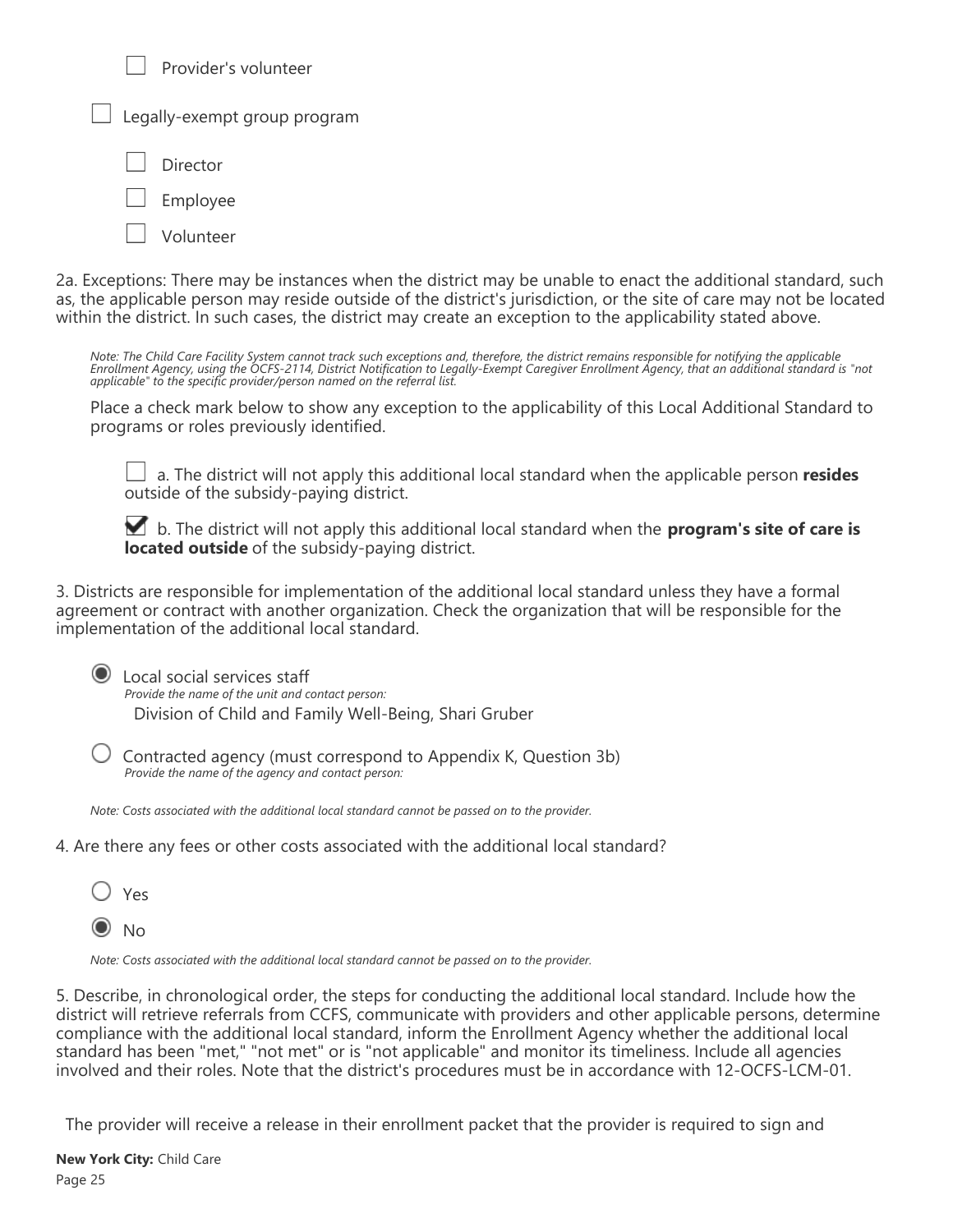submit to the enrollment agency to allow ACS to request a criminal background check.

If any of the individuals checked in question #2 above refuses to sign the authorization, which would allow ACS to check for criminal convictions, the enrollment package will be considered incomplete and the enrollment process cannot move forward and will be withdrawn by the enrollment agency. ACS receives the referral from CCFS by accessing the Legally Exempt Additional Standards Due/Overdue-DSS report on a daily basis.

ACS sends the request for background check to the Office of Court Administration (OCA). The OCA runs the criminal background check and reports the results to ACS.

In accordance with 12-OCFS-LCM-01, within 25 days of receiving the E-Notice, ACS will complete the OCFS-approved local equivalent to the OCFS 2114 , and send it to the applicable Enrollment Agency to notify the Enrollment Agency of the determination of: "Met", "Not Met" or "Not Applicable for all persons referred on the CCFS reports.

The standard is "met" when all the local criminal background checks, for applicable persons are conducted and the results have been received by ACS from OCA.

The standard is "not met" if the applicable local criminal background checks cannot be completed due to the lack of cooperation of the provider or other person who is required to participate. The standard is "not applicable" when the program's site of care is located outside of the subsidy-paying district. ACS will notify the LECEA that the standard is not applicable when this occurs.

Additionally, when a criminal conviction exists, ACS provides the record of any criminal convictions to the applicable enrollment agency within 25 days of the CCFS referral. and The enrollment agency evaluates the criminal history in accordance with OCFS policy

ACS monitors the timeliness for conducting the additional local standard by utilizing the Legally Exempt Additional Standards Due/Overdue-DSS report on a daily basis.

6. Indicate how frequently the additional local standard will be applied.

1. The Standard will be applied (check all that apply):

At initial enrollment and re-opening

At each re-enrollment

**During the enrollment review** period

## **7. Describe the justification for the additional local standard in the space below.**

The background check promotes a safer child care environment for children because it identifies persons with criminal histories who have not been truthful on the enrollment form.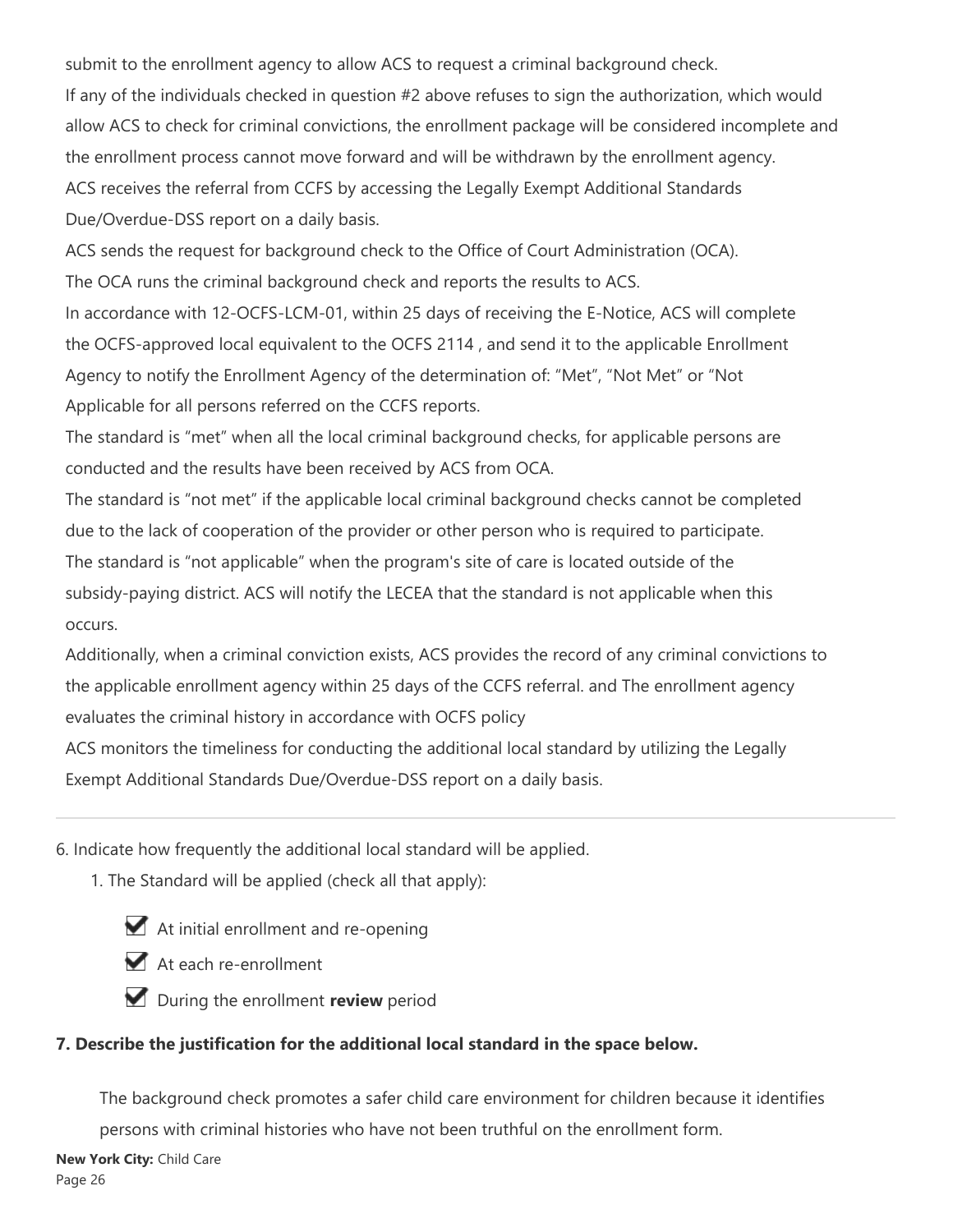## Appendix R: Payment to Child Care Providers for Absences

1. Our district will only pay for absences to providers with which the district has a contract or letter of intent.



 $\odot$  No

2. The following providers are eligible for payment for absences (check all that are eligible):





- $\blacktriangleright$  Family day care
- Legally-exempt group
- School-age child care
- 3. Base Period:
	- $\bigcirc$  3 months
	- G 6 months
- 4. Number of absences allowed per child during base period:

| <b>Period</b>      | <b>Routine Limits</b><br>$#$ of days) | <b>Extenuating Circumstances</b><br>$#$ of days) | <b>Total Number of Absences Allowed</b><br>$#$ of days) |
|--------------------|---------------------------------------|--------------------------------------------------|---------------------------------------------------------|
| In a Month         | 12                                    |                                                  | 15                                                      |
| <b>Base Period</b> | 24                                    | 16                                               | 40                                                      |

*Note: The number of absences per month and base period selected here must match the attendance group numbers entered in CCTA.*

5. List reasons for absences for which the district will allow payment:

- Child's illness or disability
- Family emergency
- Religious observance
- Medical care or treatment
- Extreme weather conditions
- Child or child's caretaker must appear in court or keep other appointments related to the provision of preventive, foster care, adoption or child protective services or other needs as set forth in the child's service plan
- Child's caretaker is participating in an approved education or training program and child's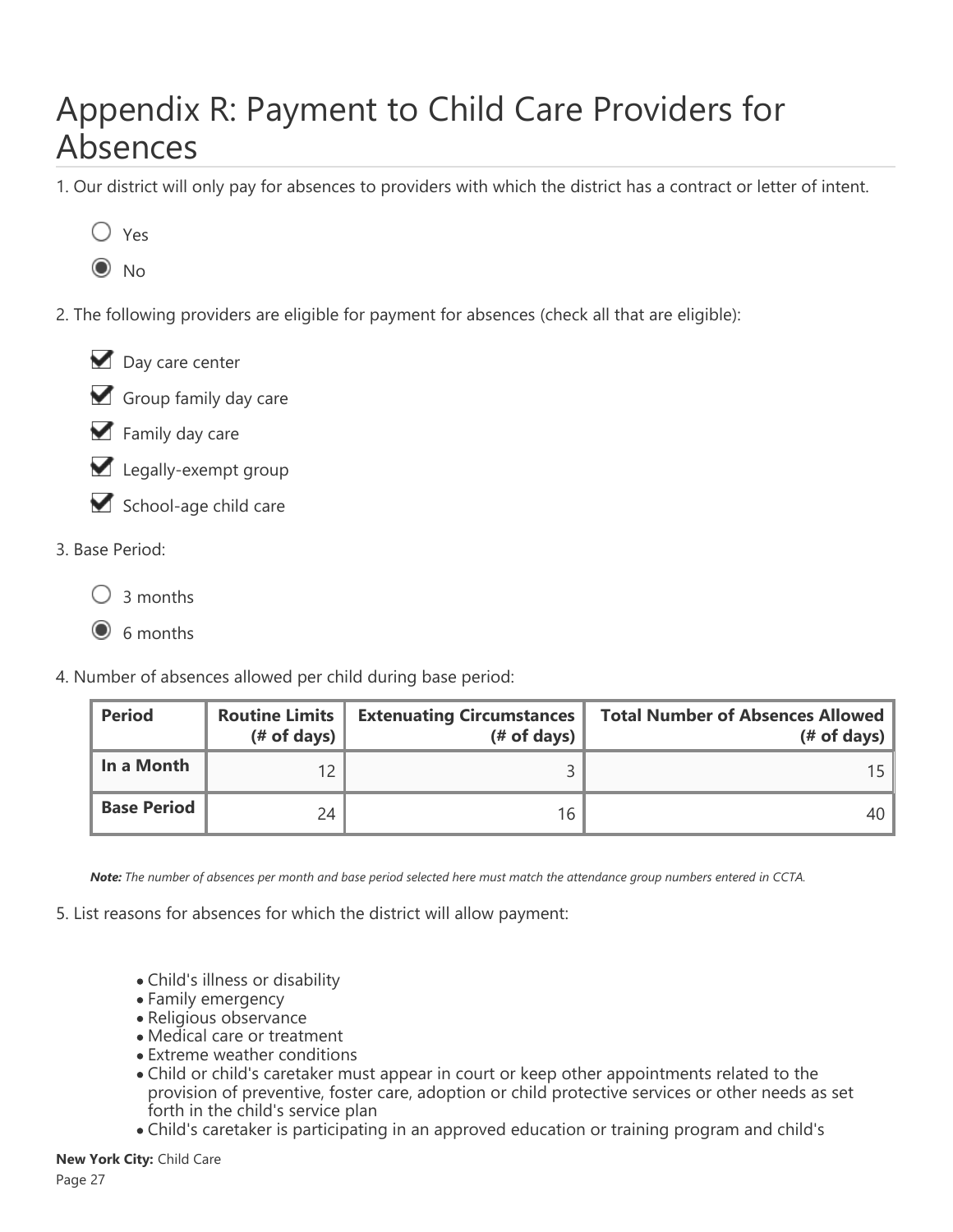absences coincide with a temporary suspension of caretaker's education or training program for purposes including but not limited to holidays, school conferences and snow days and therefore, child's caretaker is available to care for the child on such days.

6. List any limitations on the above providers' eligibility for payment for absences:

ACS will only allow payment for absences if the program is open and operating. Provider is not eligible for payment for absences when there is a program closure. Payment for absences is also not permitted after parent or provider terminates placement including when a child is removed from care by the parent/caretaker without notice. NYC ACS reserves the right to monitor inappropriate over use of reimbursable absences by a provider or child care program. For family day care and group family day care providers that receive payment through vouchers, the routine limits are 6 days in a month, 12 days in six months.

*Note: Legally-exempt family child care and in-home child care providers are not eligible to receive payment for absences.*

## Appendix S: Payment to Child Care Providers for Program Closures

1. The following providers are eligible for payment for program closures:





 $\Box$  Family day care



School-age child care

2. The district will only pay for program closures to providers with which the district has a contract or letter of intent.

- Yes
- $\odot$  No

3. Enter the number of days allowed for program closures (maximum allowable time for program closures is five days):

5

4. List the allowable program closures for which the district will provide payment.

Holidays and public school closure days such as, New Year's Day, July 4th, Labor Day, Thanksgiving and Christmas and/or due to extreme weather conditions.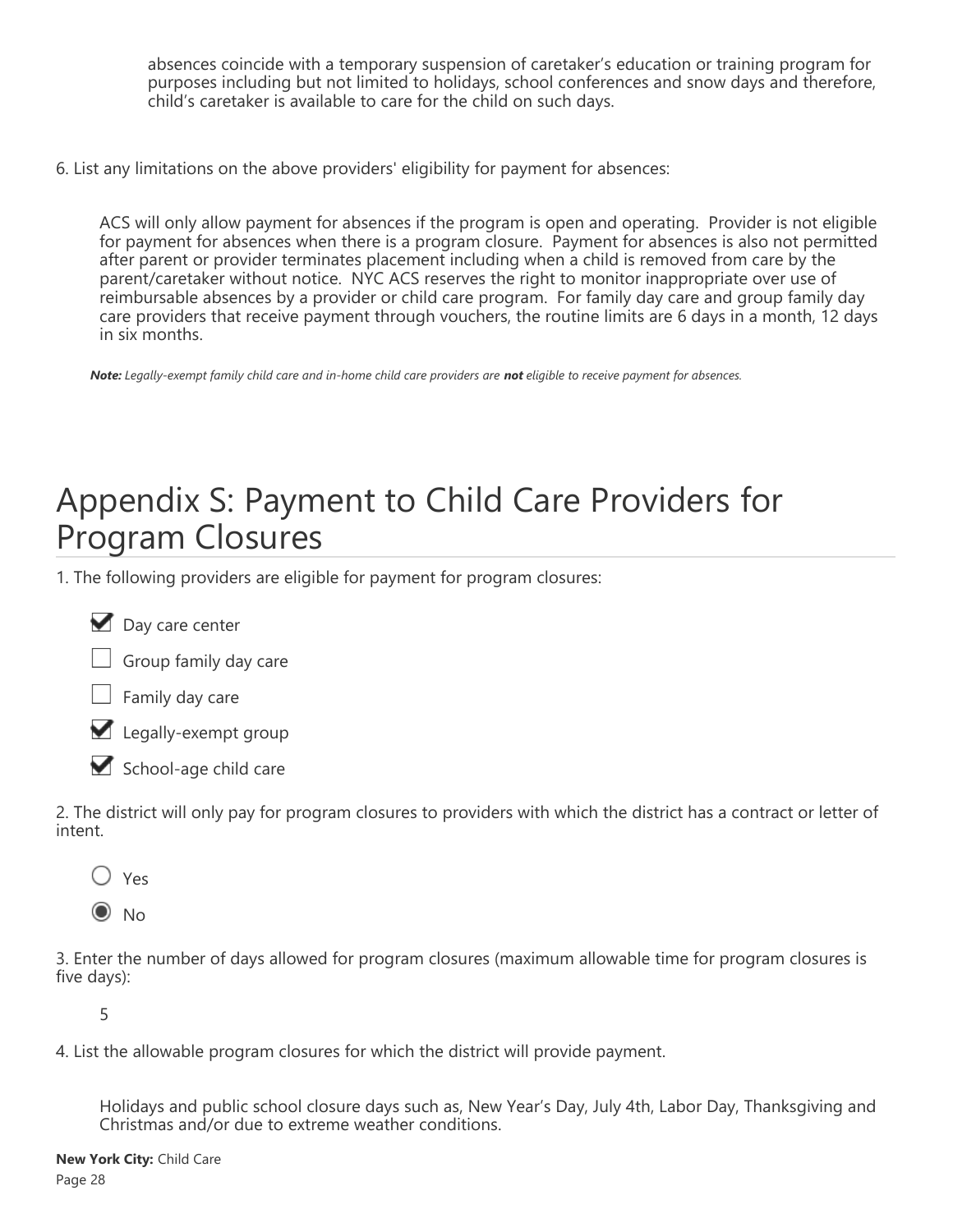## Appendix T: Transportation, Differential Payment Rates, Enhanced Market Rate for Legally-Exempt Providers, Legally-Exempt Programs, and Sleep

1. Are there circumstances where the district will reimburse for transportation?

- $O$  No
- O Yes

2. If the district will reimburse for transportation, describe any circumstances and limitations the district will use to reimburse. Include what type of transportation will be reimbursed (public and/or private) and how much your district will pay (per mile or trip). Note that if the district is paying for transportation, the Program Matrix in the Welfare Management System (WMS) should reflect this choice.

ACS will provide payment for public transportation for families that are homeless.

### **II. Differential Payment Rates**

1. Districts must complete the Differential Payment Rate Percent (%) column in the table below for each of the four (4) differential payment rate categories. For the two (2) categories that require a state minimum five percent (5%) differential payment rate, the district must enter "5%" or, if it chooses, a higher rate up to 15%.

The other two (2) differential payment rate categories in the table below are optional. If the district chooses not to set differential payment rates, the district must enter zero. If the district chooses to set a differential payment rate, enter the appropriate percentage up to 15 percent (15%). Note that if the district selects a differential payment rate for nationally accredited programs, then that rate must be in the range of five percent (5%) to 15 percent (15%).

| <b>Differential Payment Rate Category</b>                                                                                                                                                        | <b>Differential Payment</b><br><b>Rate Percent</b> | <b>Instructions</b>                                            |
|--------------------------------------------------------------------------------------------------------------------------------------------------------------------------------------------------|----------------------------------------------------|----------------------------------------------------------------|
| <b>Homelessness: Licensed and Registered</b><br><b>Providers</b><br><b>State required minimum of 5%</b>                                                                                          | 5%                                                 | Enter a percentage (%): 5% to<br>15%. (Must enter at least 5%) |
| <b>Homelessness: Legally-Exempt Providers</b>                                                                                                                                                    | $0\%$                                              | Enter 0% or a percentage (%) up<br>to 15%.                     |
| <b>Non-traditional Hours: All Providers</b><br><b>State required minimum of 5%</b>                                                                                                               | 5%                                                 | Enter a percentage (%): 5% to<br>15%. (Must enter at least 5%) |
| <b>Nationally Accredited Programs:</b><br><b>Licensed and Registered Providers</b><br>Legally-exempt child care providers are not eligible for a<br>differential payment rate for accreditation. | $0\%$                                              | Enter 0% or a percentage (%) from<br>5% to 15%.                |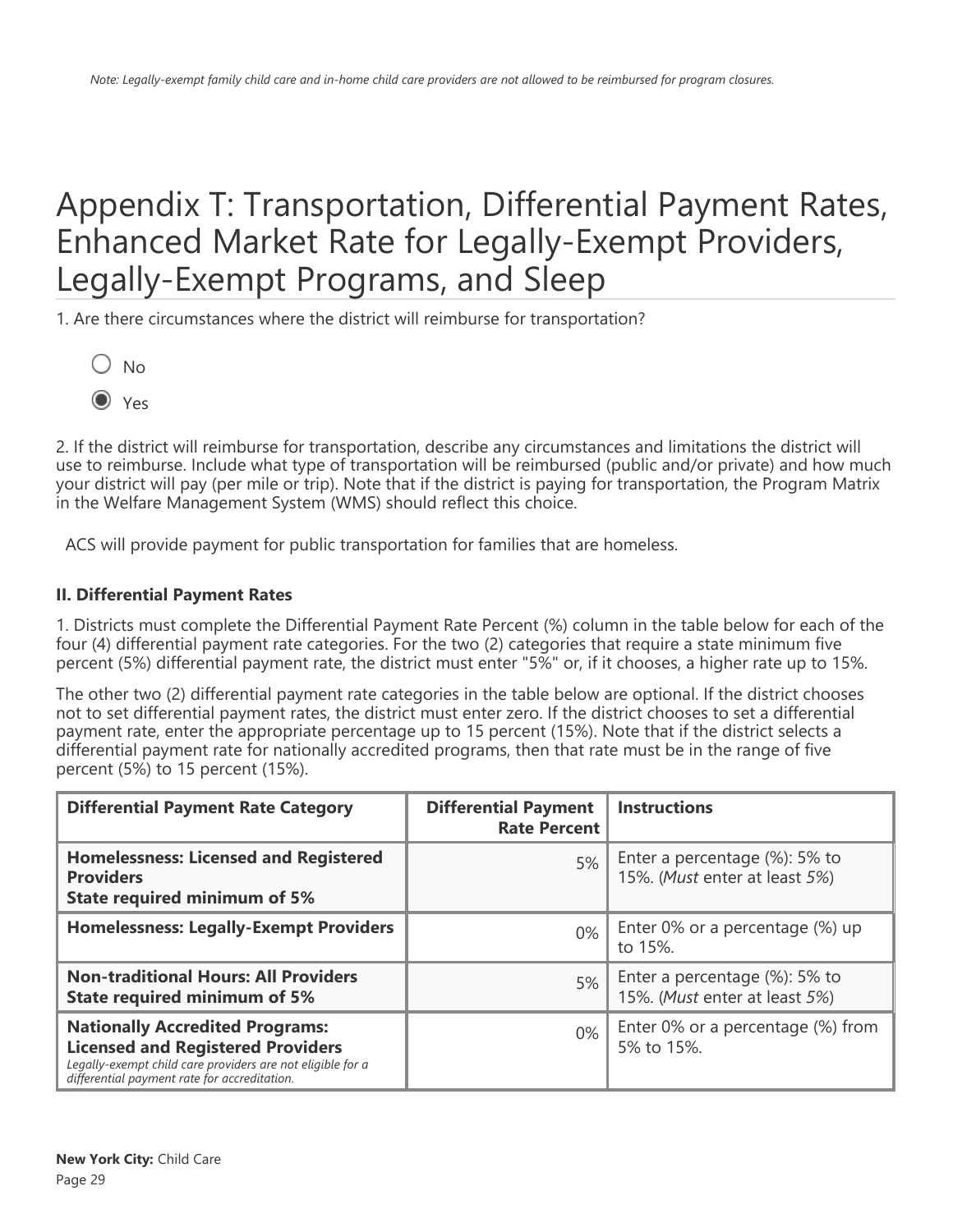2. Generally, differential payment rates may not exceed 25% above the applicable market rate or actual cost of care. However, a district may request a waiver from the Office to establish a payment rate that is in excess of 25% above the applicable market rate upon showing that the 25% maximum is insufficient to provide access within the district to child care providers or services that offer care addressing more than one of the differential payment rate categories. However, if your district wants to establish a payment rate that is more than 25% above the applicable market rate, describe below why the 25% maximum is insufficient to provide access to such child care providers or services.

#### **III. Increased Enhanced Market Rate for Legally-Exempt Family and In-Home Child Care Providers**

1. The enhanced market rate for legally-exempt family and legally-exempt in-home child care providers who have completed 10 or more hours of training annually is a 70% differential applied to the market rates established for registered family day care. Indicate if the district is electing to establish a payment rate that is in excess of the enhanced market rate for legally-exempt family and in-home child care providers who have completed 10 or more hours of training annually and the training has been verified by the legally-exempt caregiver enrollment agency.





2. If yes, indicate the percent (71%–75%), not to exceed 75% of the child care market rate established for registered family day care.

75%

## **IV. Enhanced Market Rates for Legally-Exempt Group Child Care Programs**

#### *Answer both questions:*

1. Indicate if the district is electing to establish an enhanced market rate for child care services provided by legally-exempt group child care programs that have prepared an approved health care plan and have at least one caregiver in each classroom with age appropriate cardiopulmonary resuscitation (CPR) certification and the enhanced requirements have been verified by the enrollment agency.

 $\bigcirc$  No

Yes

If yes, indicate the percent (76%–81%), not to exceed 81% of the applicable market rate for day care centers.

81%

2. Indicate if the district is electing to establish an enhanced market rate for child care services provided by legally-exempt group child care programs when, in addition to the training required in 18 NYCRR §415.4(f), the caregiver has completed an approved course and a minimum of 15 hours of approved training annually and each employee with a caregiving role completes a minimum of 5 hours of approved training annually and the enhanced requirements have been verified by the enrollment agency.

 $\bigcirc$  No

 $\odot$  Yes

If yes, indicate the percent (76%–81%), not to exceed 81% of the applicable market rate for day care **New York City:** Child Care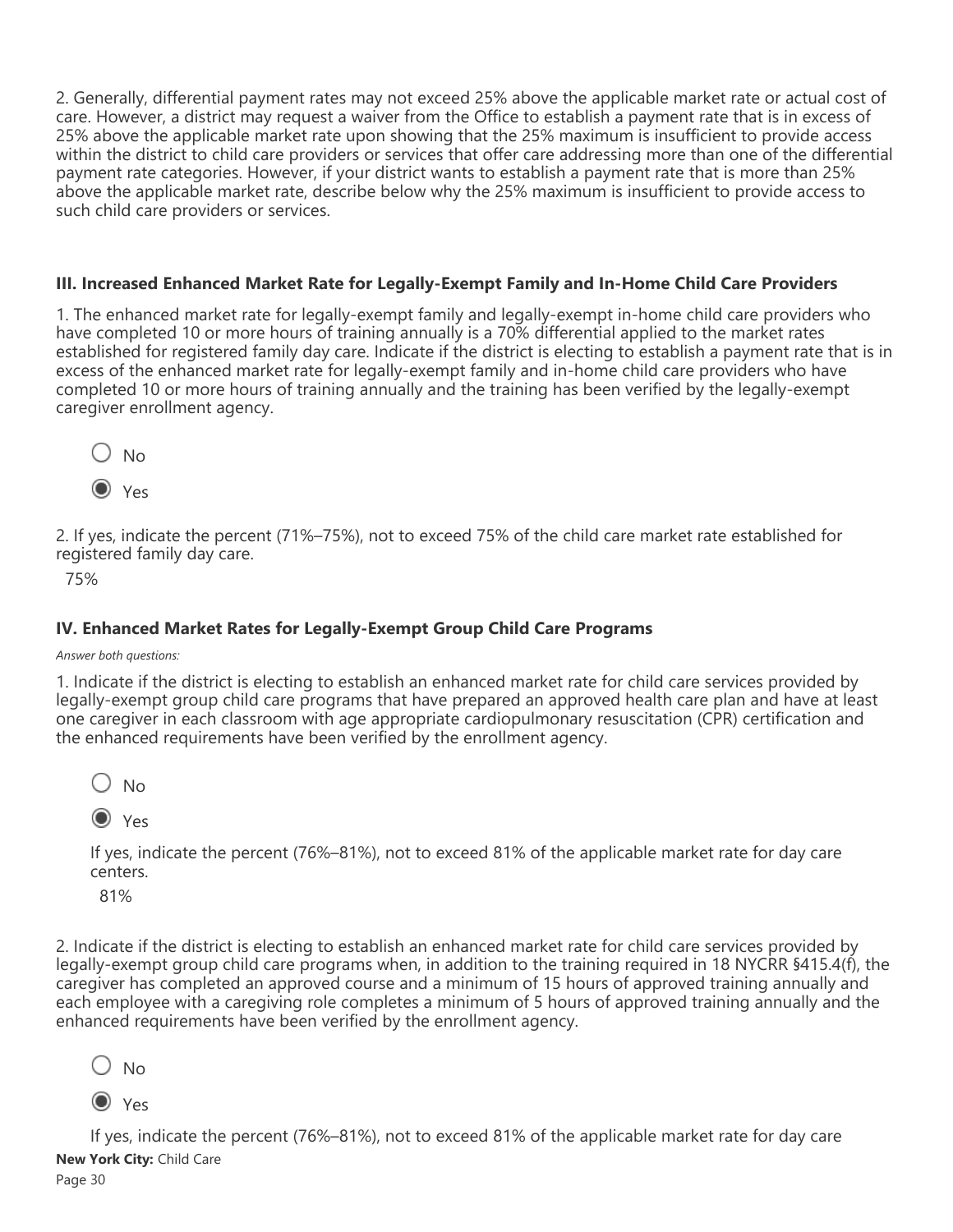centers. 81%

If a district chooses to establish both legally-exempt group child care enhanced rates and a program is eligible for both enhanced rates, then the enhanced market rate must be based on the percentages selected for each individual market rate, up to a maximum of 87%.

### **V. Sleep**

In accordance with SSL 410-w(9), up to eight hours of additional child care assistance must be authorized for all eligible children in a family, as needed, in order to allow a parent or caretaker to sleep, if the parent or caretaker works non-traditional hours, is eligible for and provided with child care assistance, and has a child under the age of six and not in school for a full day.

If the district chooses to expand eligibility for child care assistance beyond the requirements of SSL 410-w(9), in order to allow a parent or caretaker who works non-traditional hours to sleep, please describe below:

## Appendix U: Child Care Exceeding 24 Hours, Child Care Services Unit, Waivers, and Breaks in Activities

#### **I. Child Care Exceeding 24 Hours**

1. Child care services may exceed 24 consecutive hours when such services are provided on a short-term emergency basis or in other situations where the caretaker's approved activity necessitates care for 24 hours on a limited basis. Check below under what circumstances the district will pay for child care exceeding 24 hours.

 $\Box$  On a short-term or emergency basis

 $\perp$  The caretaker's approved activity necessitates care for 24 hours on a limited basis

2. Describe any limitations on the payment of child care services that exceed 24 consecutive hours.

#### **II. Child Care Services Unit (CCSU)**

#### **1. Indicate below if your district will include 18-, 19-, or 20-year-olds in the CCSU for determining family size and countable family income.**

a. The district will include the following in the CCSU (check all that apply)

18-year-olds

19-year-olds

20-year-olds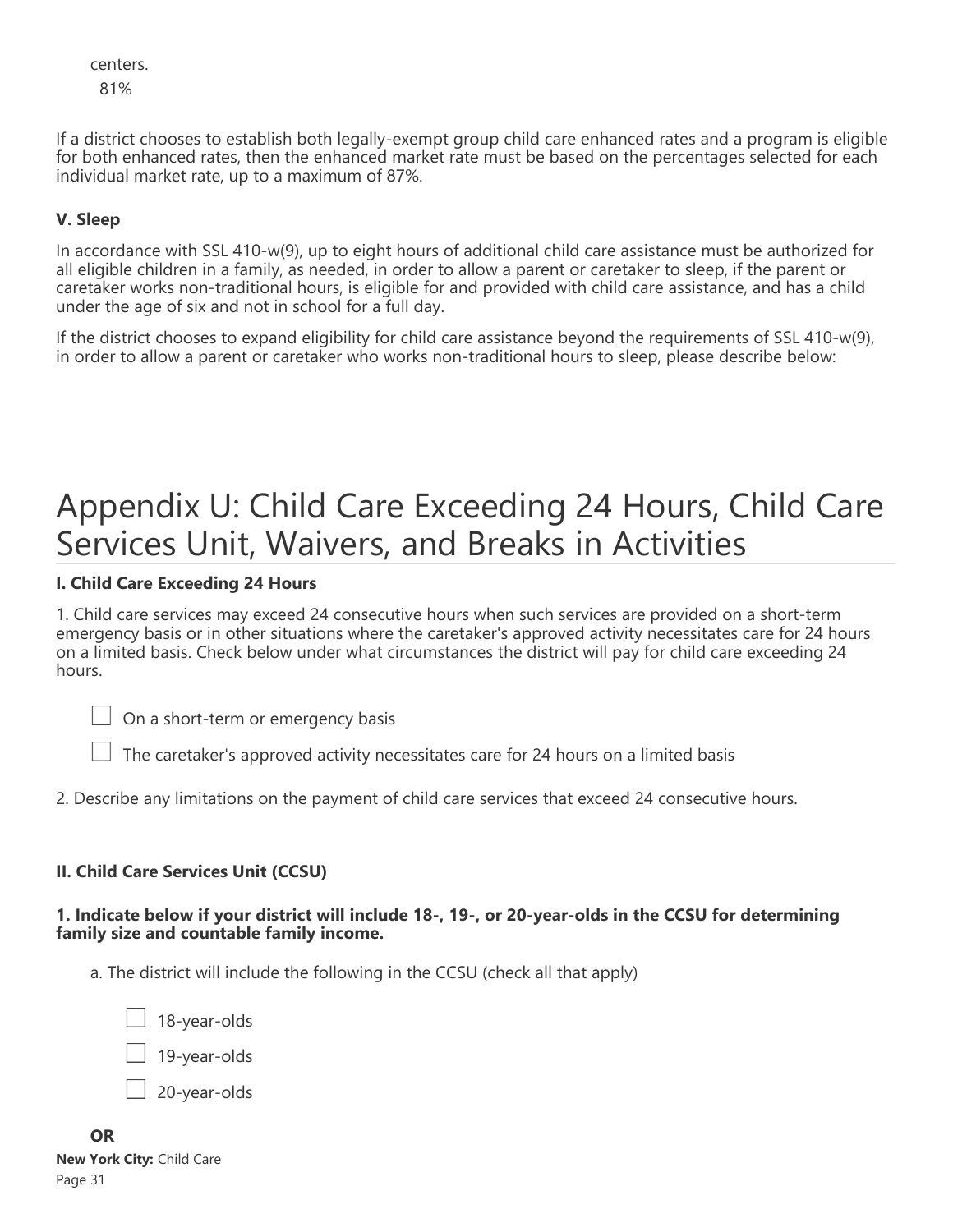b. The district will only include the following in the CCSU when it will benefit the family (check all that apply)

 $\Box$  18-year-olds 19-year-olds  $\Box$  20-year-olds

2. Describe the criteria your district will use to determine whether or not 18-, 19-, or 20-year olds are included in the CCSU.

### **III. Waivers**

1. Districts have the authority to request a waiver of any regulatory provision that is non-statutory. The waiver must be approved by OCFS before it can be implemented. Describe and justify why your district is requesting a waiver.

The New York City Administration for Children's Services (NYC ACS) requests the following five waivers:

**1.** NYC ACS requests a waiver of 18 NYCRR § 415.4(b)(1) allowing: (1) continuing eligibility for a family with a child enrolled in a Head Start collaboration program to be continuous as long as the child remains enrolled in the collaboration program for up to two years; and (2) continuing eligibility for a family with a child enrolled in a public pre-kindergarten program for three year olds and/or four year olds to be continuous as long as the child remains enrolled in a publicly funded program that is supported by CCDF and state or local funds (i.e. "3-K" and "Pre-K"). The Office of Child Care states in ACYF-PIQ-CC-99-02 that "the Lead Agency may establish different eligibility period for children in Head Start, Early Head Start or State pre-K/child care collaborative programs than generally applies to CCDF-funded children."

**2.** NYC ACS requests a waiver from 18 NYCRR §404.5(b)(5) to exempt research stipend payments to participants in a multi-year Child Development Study from being considered income from child care subsidy applicants.

3. NYC ACS requests a waiver from 18 NYCRR 415.6(c)(2) to permit payment for program closures for holidays that are not State, Federal or nationally recognized. Examples include Lunar New Year, Eid and Yom Kippor. (Juneteenth was another example prior to the 2020 change in state law.) In recent years, NYC public schools have extended the number of such days when schools are closed and in some communities could result in a significant number of absences (both staff and/or students), that a child care program could not operate.

4. New York City Administration for Children's Services (NYC ACS) and the New York City Department of Education (NYC DOE) request a waiver from March 16, 2020 to June 24, 2021 of 18 NYCRR 404.1(d)(1)(i) for recertifications of child care eligibility where reasons beyond the social service district's control led to a delay in a determination of eligibility more than 30 days from the date of reapplication. This would provide NYC ACS with the same exemption for recertifications as permitted for applications under 18 NYCRR 415.4(a)(2). For the same time period, NYC ACS and NYC DOE also request a waiver from 18 NYCRR 415.4(a)(2)'s requirement that the reason for delay in making the determination of eligibility be communicated to the applicant.

#### **IV. Breaks in Activities**

1. Districts may pay for child care services for low-income families during breaks in activities either for a period not to exceed two weeks or for a period not to exceed four weeks when child care arrangements would otherwise be lost and the subsequent activity is expected to begin within that period. If your district will pay for